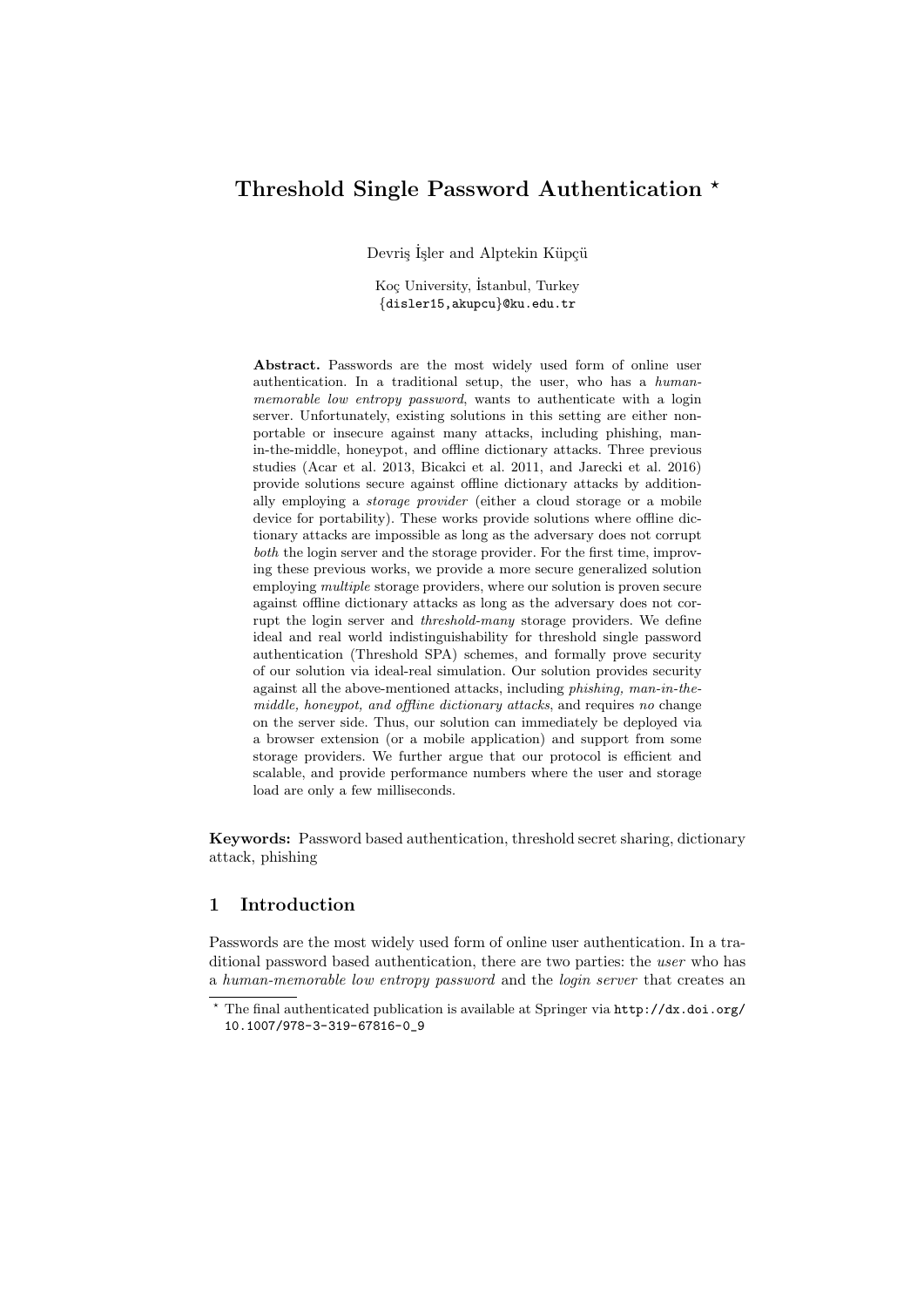account for the user and keeps the user's account information (e.g.  $\leq$ username,  $hash(password)$  to authenticate the user later when she wants to login. Another related field includes password authenticated key exchange (PAKE) protocols, where a user and a server desire to establish a secure and authenticated channel via a shared secret password [3,6,7,19,20]. Passwords are also employed in password-protected secret sharing (PPSS) techniques, where the user stores her credential(s) on a server or among multiple servers [5,8,9,16]. The server(s) verify that the user is legitimate before giving an access to the stored secret, and this authentication is done via passwords.

The existence of servers' adversarial behaviors such as phishing, man-in-themiddle, and honeypot attacks, where the adversarial server tries to trick the user to willingly reveal her password (unaware of the attack), as well as offline dictionary attacks that can be mounted by the server or hackers obtaining the server database are commonly known and powerful attacks on users' passwords. Unfortunately, all the above-cited constructions, where the server stores the user's password as plain text or the hash of the password, lose security against such attacks. Indeed, such attacks are very prevalent, and recent studies even propose improved offline dictionary attacks [24]. The damage of the successful attack is increased dramatically if the user reuses the same password to register with more than one login server, which is a common practice [13].

Our focus in this paper is on password based authentication secure against those attacks. Consider the following approaches:

- Traditional insecure approach: Store the output of a deterministic (hash) function of the password at the login server. The user's password is easily compromised in the current traditional approach against adversarial servers (e.g. phishing, man-in-the-middle, honeypot). Moreover, it is directly vulnerable to offline dictionary attacks by hackers obtaining the login server database, since recomputing the output of the deterministic function and comparing against the database enables such offline dictionary attacks.
- Secure but non-portable approach: Store a verification key at the login server, where the corresponding secret key is blinded by the user's password and stored on the user's machine or USB device. When the keys are generated independent of the password, such an approach will protect the user against the mentioned attacks. Unfortunately, this approach is not user friendly in the contemporary setting where each user owns multiple devices or employs public terminals, as this incurs portability issues (even with USB storage employed, note that not all devices have USB ports). <sup>1</sup>
- $\circ$  Secure and usable approach: Store the verification key at the login server and securely store the corresponding secret key blinded by some function of user password at storage provider(s) different from the login server. Such a storage provider can be a cloud storage or mobile device (as opposed to a non-portable location above). This was first observed and the first solution

 $1$  Non-cloud-based password managers also fall into this setting.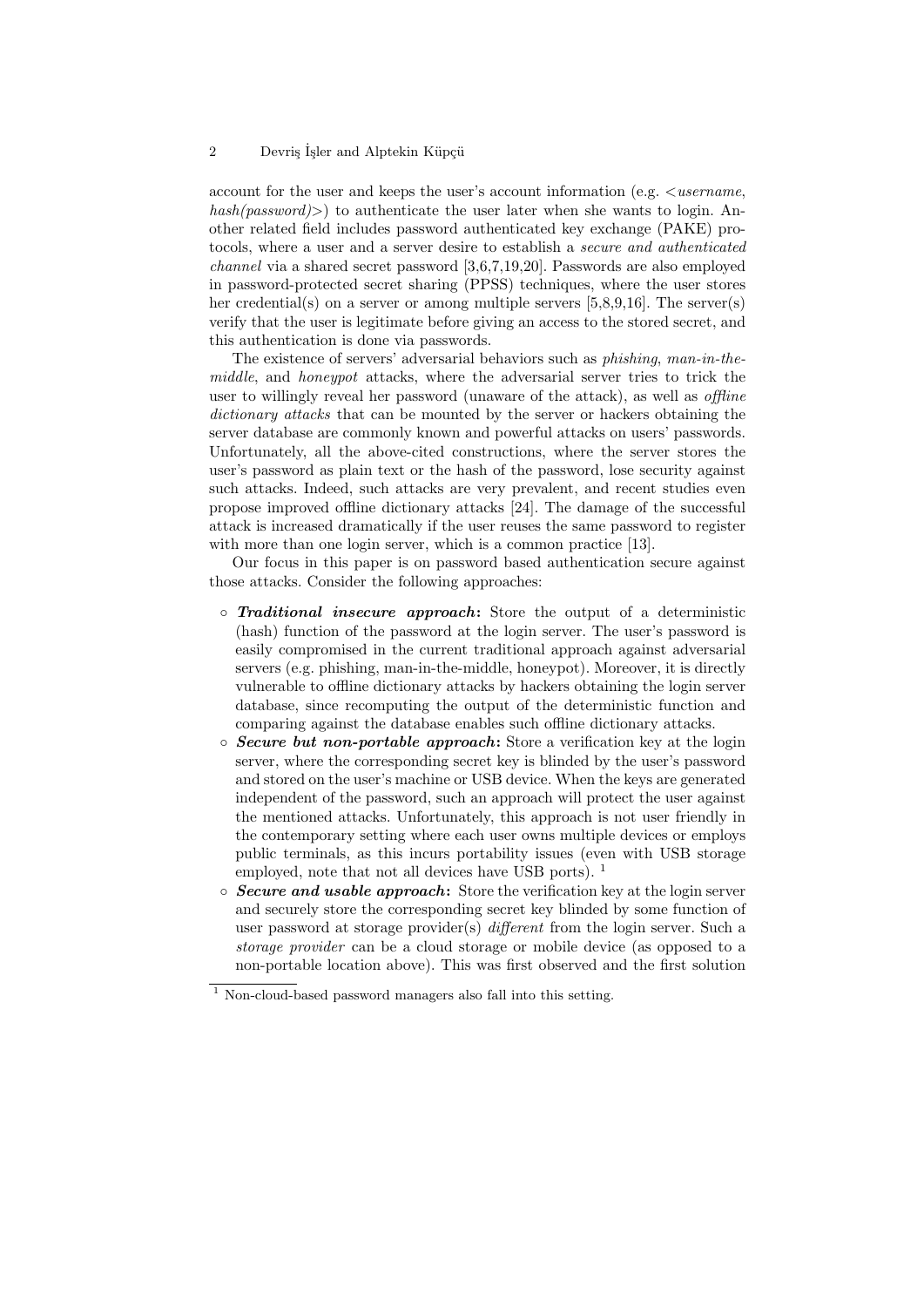was constructed by Acar et al. [1] (with their patent application dating 2010 [2]), and later also used by Jarecki et al. [17] and also Bicakci et al. [4].<sup>2</sup>

The only known provably secure (against offline dictionary attacks) and usable password based authentication or PAKE systems are the Acar et al. [1] (with their patent application dating 2010 [2]) and Jarecki et al. [17] solutions (Bicakci et al. [4] present a solution idea briefly, but without a formal security proof). They include a single storage provider (which is either a cloud storage or a mobile device) for the secret storage. The underlying assumption is that the protocol is secure unless the login server and the storage provider are corrupted by the same adversary. Thus, when the same adversary corrupts both the login server and the storage provider, or they simply collude, they can mount an offline dictionary attack to find the user password. Any weaker adversary can always perform an online attack; however, online attacks are not big threats due to several reasons. Firstly, they are inherently many orders of magnitude slower compared to offline attacks due to network delays. Secondly, the honest login servers and storage providers will block the adversary after several unsuccessful attempts, or limit the rate of such attempts.

For the first time, we present a single password authentication (SPA) protocol that can employ possibly more than one storage provider (any combination of cloud or mobile devices). In our Threshold SPA solution, we employ a total of n storage providers, and a threshold  $1 \leq t \leq n$ . This setting serves two purposes. Firstly, for an adversary to be able to successfully mount an offline dictionary attack, he must corrupt the login server in addition to t storage providers. Secondly, to login, the user must access  $t$  storage providers out of  $n$ ; thus availability can be balanced against security easily by setting these parameters. While the underlying techniques are different, in terms of security, the previous solutions correspond to setting  $t = n = 1$ .

Delving deeper, Acar et al. [1] discuss in one paragraph that it is possible to convert their solution to employ more than one storage provider using secret sharing. Unfortunately, when done in a straightforward manner, this results in an insecure solution in the sense that corrupting the login server and only one storage provider will still enable the adversary to perform an offline dictionary attack. As mentioned earlier, they employ the storage provider to store the secret key needed for authentication. This secret key is protected by the password. When this secret is simply shared among multiple storage providers, there needs to be a mechanism to prevent the login server to obtain these shares from the storage providers, as otherwise the adversarial login server can simply request these shares and perform an offline dictionary attack. To prevent this, only the entity knowing the password should be able to retrieve these shares, meaning that there needs to be another password based authentication mechanism also done at the storage provider side, creating a recursive problem, needing further storage providers indefinitely. If traditional password based authentication approaches

<sup>2</sup> Cloud-based password managers are related to this setting, but almost all of them employ the user master password for authenticating with their own servers, hence having the same insecurities there.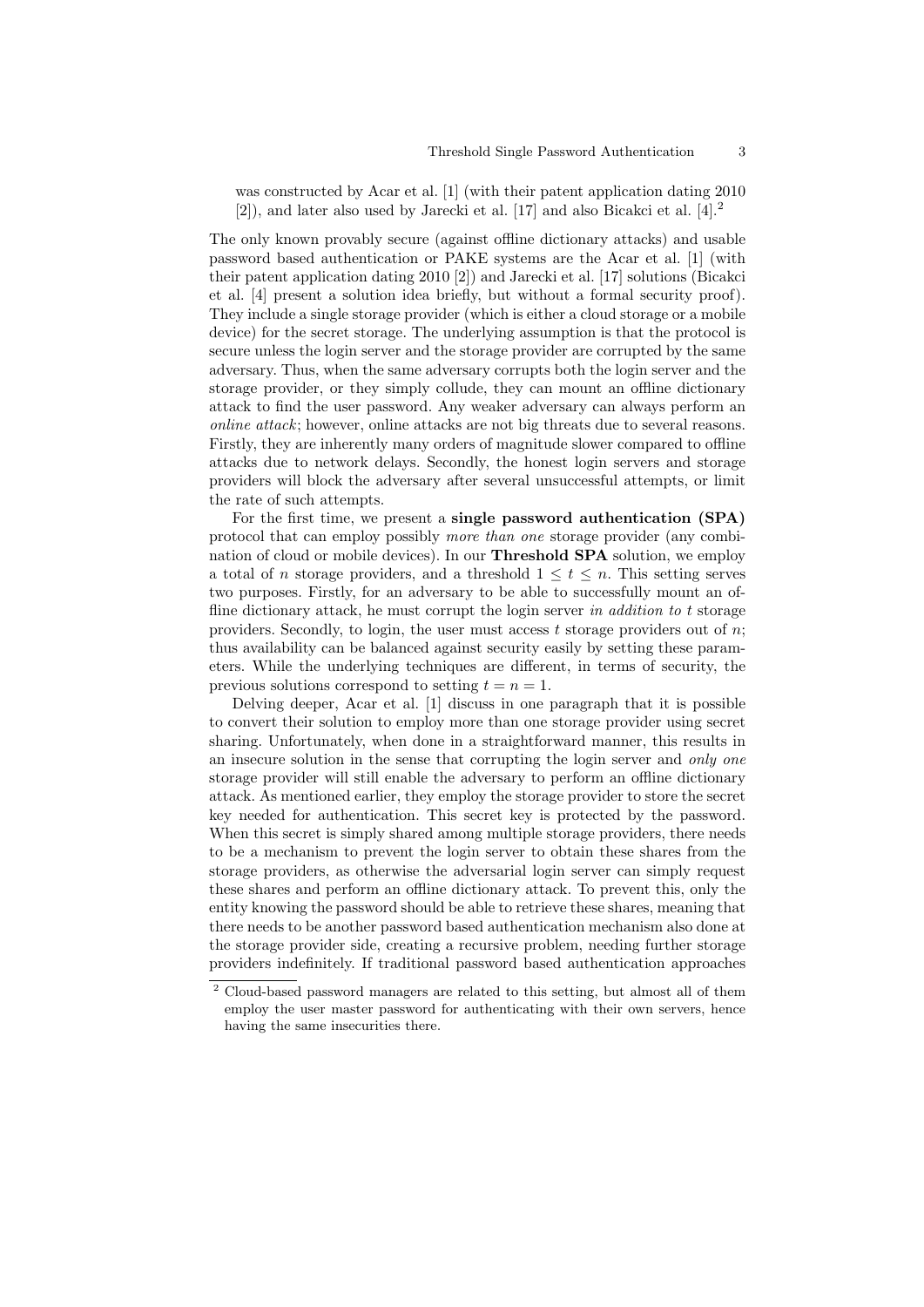are employed instead, then this password based authentication subprotocol will enable the login server to collude with only one storage provider to mount the offline dictionary attack, since the user only has a single password and hence the same authentication is employed at every storage provider. Moreover, their one paragraph extension idea lacks any formal proof where we give a formal proof for Threshold SPA for the first time.

In our solution, while the user still has only a single password, our protocol provably ensures that the following adversaries will be completely unsuccessful:

- An adversary that controls threshold-many the storage providers (but not the login server).
- $\circ$  An adversary that controls less than threshold-many storage providers in addition to the login server.
- An adversary who successfully mounts a phishing, man-in-the-middle, or honeypot attack.

We assume that if any party is corrupted by an adversary once, it remains corrupted (which is realistic, since the adversary can install backdoors on a system once corrupted). Our solution only fails against a local adversary (such as a keylogger on the user's computer), since it can sniff the password. Our contributions are as follows:

- 1. We define a general structure of threshold single password authentication (Threshold SPA) systems and propose the first construction with a formal proof.
- 2. We formally present ideal and real world definitions for security of Threshold SPA protocols, for the first time in the literature.
- 3. We formally prove the security of our Threshold SPA solution via ideal-real simulation, showing impossibility of **offline dictionary attacks**.
- 4. Our Threshold SPA method is also secure against phishing and man-inthe-middle attacks during authentication, after a secure registration, and honeypot attacks during registration and authentication.
- 5. We present performance evaluation numerically, showing that our techniques are easily applicable with today's hardware.
- 6. Our construction does not require any change at the login server side and can work with a variety of storage providers (e.g. mobile devices and cloud providers).

Overview: Our solution achieves full threshold security as follows: We create a random value rnd as the secret independent of the password pwd and compute verification information as the hash of rnd,and login server domain name ls  $(Hash(rnd||ls))$ . Then, the verification information is shared with the login server whereas the *rnd* is secret shared. But, these shares are not directly sent to the storage providers. We employ a layer of encryption to hide each share, and this encryption employs an oblivious pseudorandom function (OPRF) F output over the password  $pwd$  as its key. Moreover, each storage provider will use a different key  $k_i$  for the OPRF, and thus each share will be encrypted with the corresponding  $F_{k_i}(pwd)$  as the key. This means, the storage providers also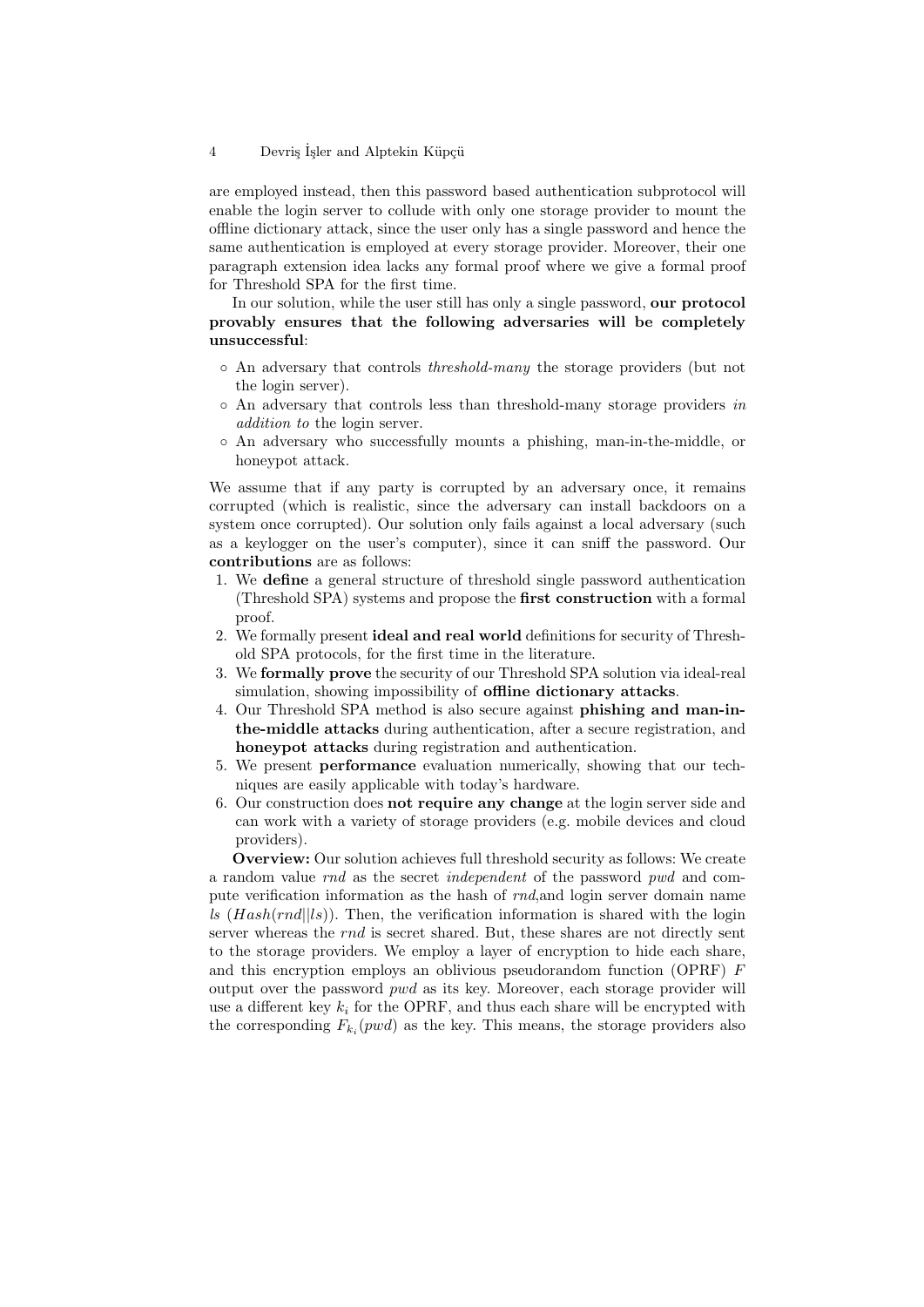hold essentially no information regarding the password. This is true because as first observed by Acar et al. [1] (for this discussion simply assume one time pad is employed for encryption, though they discuss in further detail how a block cipher can be employed), when a random value (such as the secret key or shares) is encrypted with the password or any deterministic value derived from the password (such as hash or OPRF over the password), an offline dictionary attack is impossible without knowing what the decryption needs to reveal since any password in the dictionary would yield a valid plaintext.

Later, for authentication, the user interacts with threshold-many servers using the OPRF protocol, reconstructs the original secret rnd after decryption with her correct password, and then computes the verification information as  $Hash(rnd||ls)$  and sends it along with her username to the login server. Only when the login server and at least threshold-many storage providers collude they can reconstruct the secret rnd by trying different passwords, and calculate the hashes offline. Otherwise, offline dictionary attacks are impossible. Consider, for example, the adversarial login server potentially colluding with  $t - 1$  storage providers. He needs to interact online through the OPRF protocol with at least one honest storage provider to be able to reconstruct the secret rnd, which can be rate/attempt limited. Moreover, consider that threshold-many storage providers are colluding while the login server is honest. Even though they can reconstruct a secret rnd, since all passwords yield to a valid (in terms of format) secret, they can only try to authenticate online with the login server to verify whether or not the secret they constructed is the correct one. Again, this can easily be rate/attempt limited.

## 2 Related Work

Traditional password-based authentication takes place between two parties (a user and a *login server*). However, Boyen [5] showed that any password-based authentication between a user and a login server is vulnerable to an offline dictionary attack by the login server (or hackers obtaining its database). Tatlı [24] improved offline dictionary attacks on password hashes to find some additional passwords assumed to be strong and complex.

Ford et al. [14] suggest a *password hardening* protocol where the user, holding a weak-password pwd, interacts with one or more servers by blinding the password to create a secret credential (to decrypt, or authenticate herself to a login server, etc.) from shares received by the hardening server(s) (which is like storage providers). The hardening server(s) cannot learn anything about the password and the secret unless all of them collude. During the authentication, for each login server, the user runs the password hardening protocol to retrieve the same secret as in the registration by communicating with hardening servers. The solution proposed do not have a formal proof and requires interaction with all of the servers to be able to reconstruct the secret. MacKenzie et al. [20] propose a threshold PAKE where the password is secure unless threshold-many servers collude. [20] requires servers to know each other. [18] proposes to create a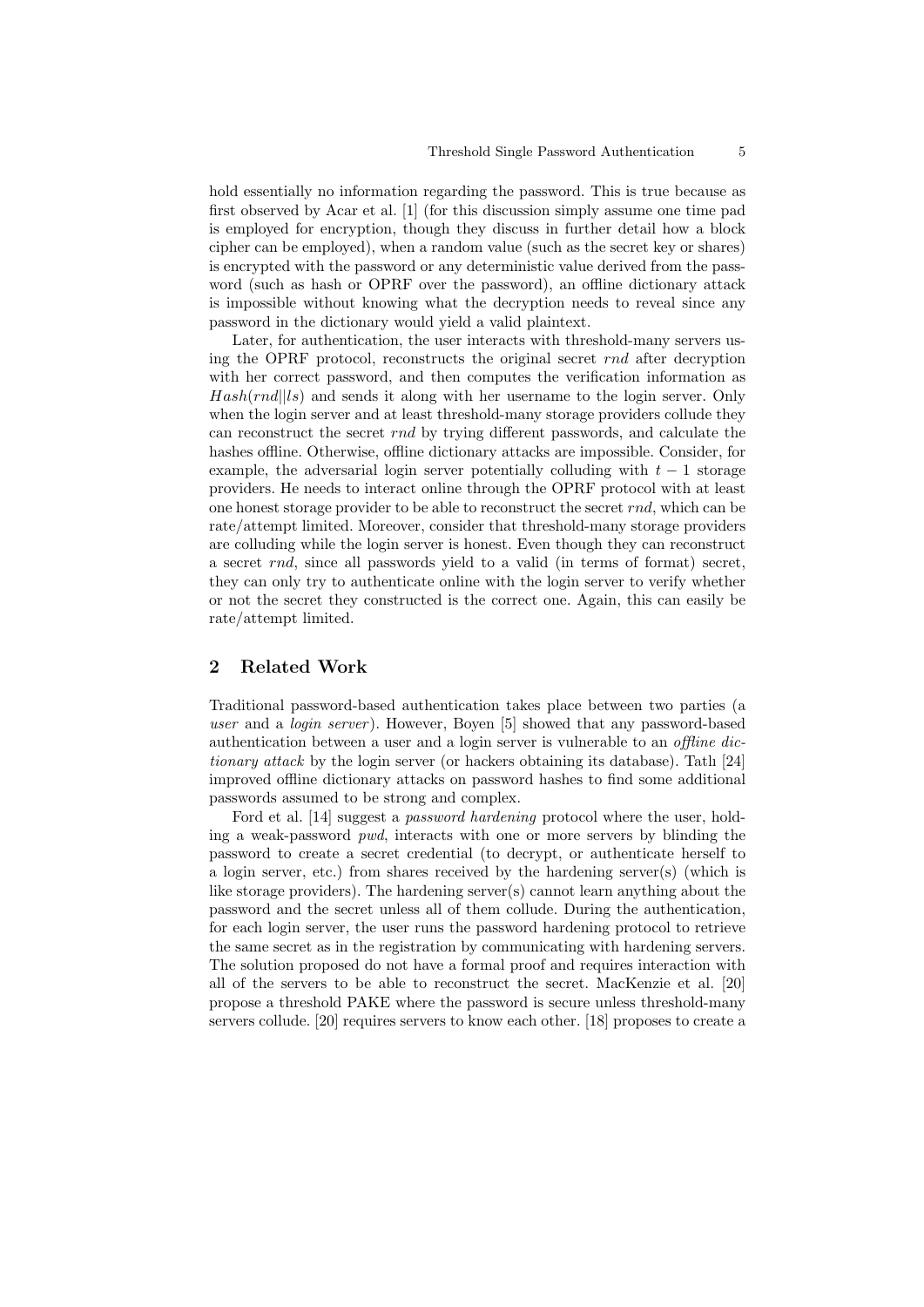#### $6$  Devris  $\dot{\mathbf{I}}$ sler and Alptekin Küpçü

password file storing false passwords called honeywords per user account. In case the adversary steals the password file, and mistakenly employs a honeyword, the system is alerted.

Mannan et al. [21] propose to secure user's password from untrusted user computer (malicious browser) assuming the server holds the user password. Camenish et al. [10] distribute the password verification over multiple servers to secure the password against server compromise where the server keeps the hash of username and password  $hash(username||password)$ . PwdHash [22] produce a different password for each login server by simply computing the hash of the password and login server domain where the hash is a pseuodorandom function of the domain keyed with the user password  $H(password, domain) =$  $PRF_{password}(domain)$  and the server stores the hash value. The discussed solutions do not provide security against offline dictionary attack in case the server database is compromised. Increasing the number of parties by adding storage provider(s) is one way to help prevent offline dictionary attacks.

Acar et al. [1] (with their patent application dating 2010 [2]) present the first provably secure single password authentication protocols where the user employs a cloud or mobile storage provider to keep her secret to prevent offline dictionary attacks. The user's password is secure against offline dictionary attacks unless the storage provider and the server are colluding. Their mobile device based solution inputs the password to the device, and hence provides security against malware on the public terminal. They provide security against phishing indirectly because the user identifier used at the storage provider depends on the server name. Since the phishing site name is different from the actual login server name, the retrieval of the user secret fails. Our main differences are to enable a fully secure threshold construction for the first time, without requiring any changes at the login server, making our solution much easier to deploy.

Following Acar et al. [1], Jarecki et al. [17] provided a device enhanced password authenticated key exchange protocol employing a mobile device storage. Similar to [1], their protocol is secure against offline dictionary attacks assuming the login server and the mobile device are not colluding. They provide a recovery procedure in case the device is lost. They leave threshold authentication as future work, which is what we achieve.

Bicakci et al. [4] discuss briefly a single password solution employing a storage provider for unique blind signatures (similar to Acar et al. [1]), but they neither delve into the details of their solution nor present a security proof. Nevertheless, we are influenced by their work in terms of requiring no change at the login server, and achieve to distribute the storage provider for the first time.

## 3 Preliminaries

Let  $\lambda \in N$  be security parameter. A probabilistic polynomial time (PPT) algorithm A is a probabilistic algorithm taking  $1^{\lambda}$  as an input and has running time bounded by a polynomial in  $\lambda$ . We say that a function  $negl(\lambda)$  is negligible if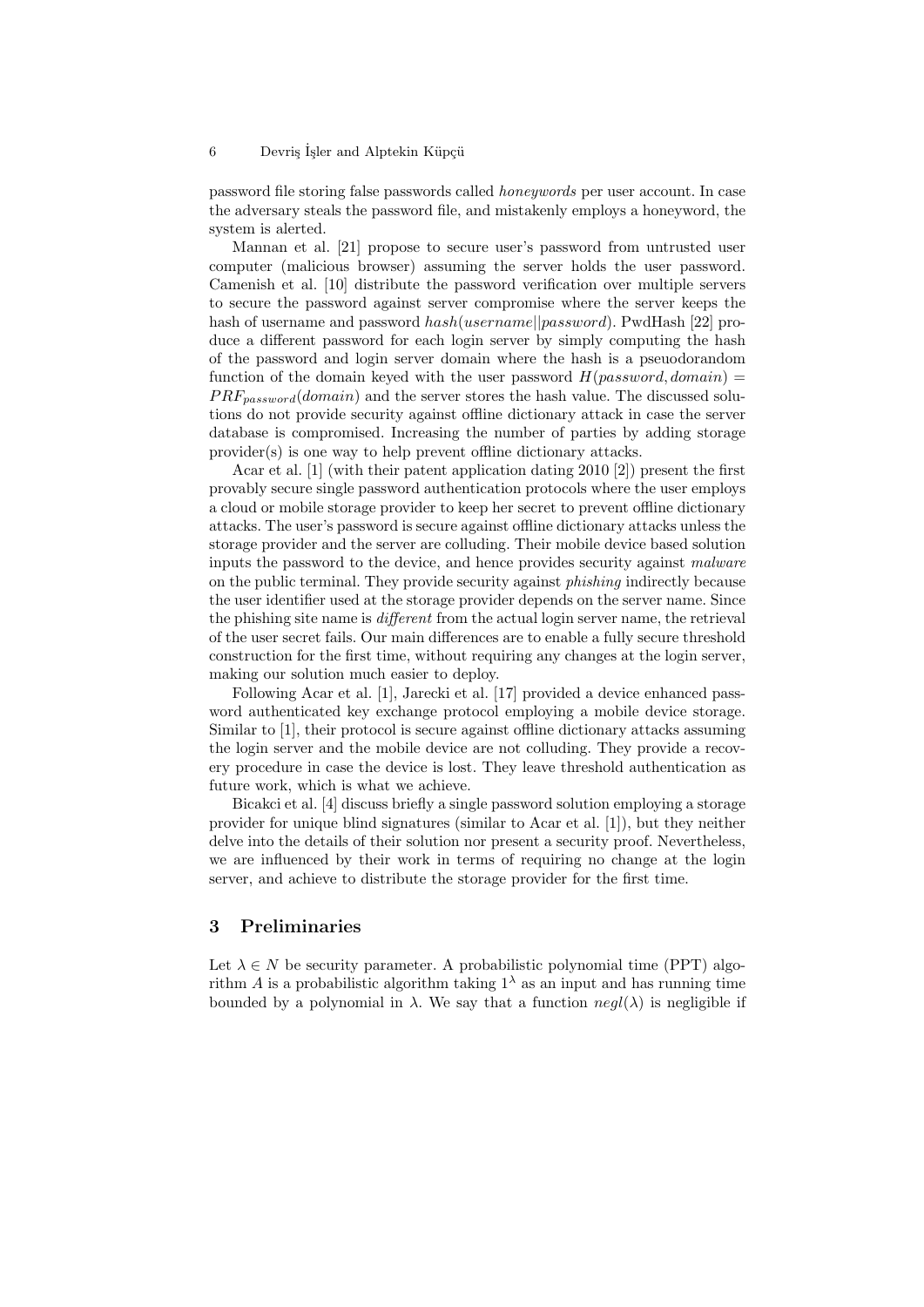for every positive polynomial  $poly(\lambda)$  there exists a  $\lambda' \in N$  such that  $\forall \lambda > \lambda'$  $negl(\lambda) < 1/poly(\lambda)$ .

**Hash Function:** A hash function  $H$  is a deterministic function from an arbitrary size input to a fixed size output, denoted  $H: \{0,1\}^* \to \{0,1\}^l$ . The hash function is assumed to be *collision resistant* if it is hard to find two different inputs  $x \neq y$  that hash to the same output  $H(x) = H(y)$ .

Oblivious Pseudorandom Function (OPRF): A psuedorandom function (PRF)  $F$  is a function that takes two inputs: a secret function key  $k$  and an input x to compute on, and outputs  $F_k(x)$ . A function chosen randomly from a PRF family (a PRF with random key  $k$ ) is secure if it is distinguishable from a random function with the same domain and range with only negligible probability for all PPT distinguishers given oracle access. An Oblivious PRF (OPRF) [15] is a protocol between two parties (sender and receiver) that securely computes  $F_k(x)$ where the  $k$  and  $x$  are the inputs of *sender* and *receiver*, respectively, such that the sender learns *nothing* from the interaction and the receiver learns  $F_k(x)$ .

Symmetric Encryption Scheme: consists of three PPT algorithms:  $KeyGen(1<sup>\lambda</sup>)$  generates a secret key sk,  $Enc_{sk}(msg)$  encrypts the message using the secret key and outputs the ciphertext c. The decryption algorithm  $Dec_{sk}(c)$ uses the secret sk to decrypt the ciphertext  $c$ , and outputs the original message msg. The encryption scheme we use need to be semantically secure.

Threshold Secret Sharing (TSS): consists of two PPT algorithms <  $s_1, ..., s_n \geq \leftarrow TSS(S)$  to create the n shares of the secret S, and for a threshold t we use  $S \leftarrow TSSRecon(s_1, ..., s_t)$  to reconstruct the original secret. We employ the methodology of Shamir [23]. The security is that less than threshold many shares provide theoretically no information regarding the original secret.

## 4 Threshold Single Password Authentication

In a Threshold SPA protocol, there are three types of players. There are **users** who register with one or more **login servers** using (possibly) the same password, and later on authenticate with these login servers. For this purpose, the users store some secret information (that is needed for authentication with the login servers) at one or more **storage providers**. The main objective of a Threshold SPA solution is to protect the user's password against offline dictionary attacks by the storage providers, the login servers, and many other adversaries (including phishing sites). Figure 1 shows an overview of the registration and authentication phases of a Threshold SPA protocol, considering a single user who registers with a login server and stores the secret at  $n$  storage providers. Threshold in this context refers to the fact that the user must communicate with some subset (defined by the threshold) of storage providers to facilitate authentication with the login server. It furthermore refers to the security of the solution: An offline dictionary attack is possible only when the adversary controls the login server and at least threshold many storage providers.

The registration phase is for the user to register with the login server and store the secret among storage providers. The user registers with the login server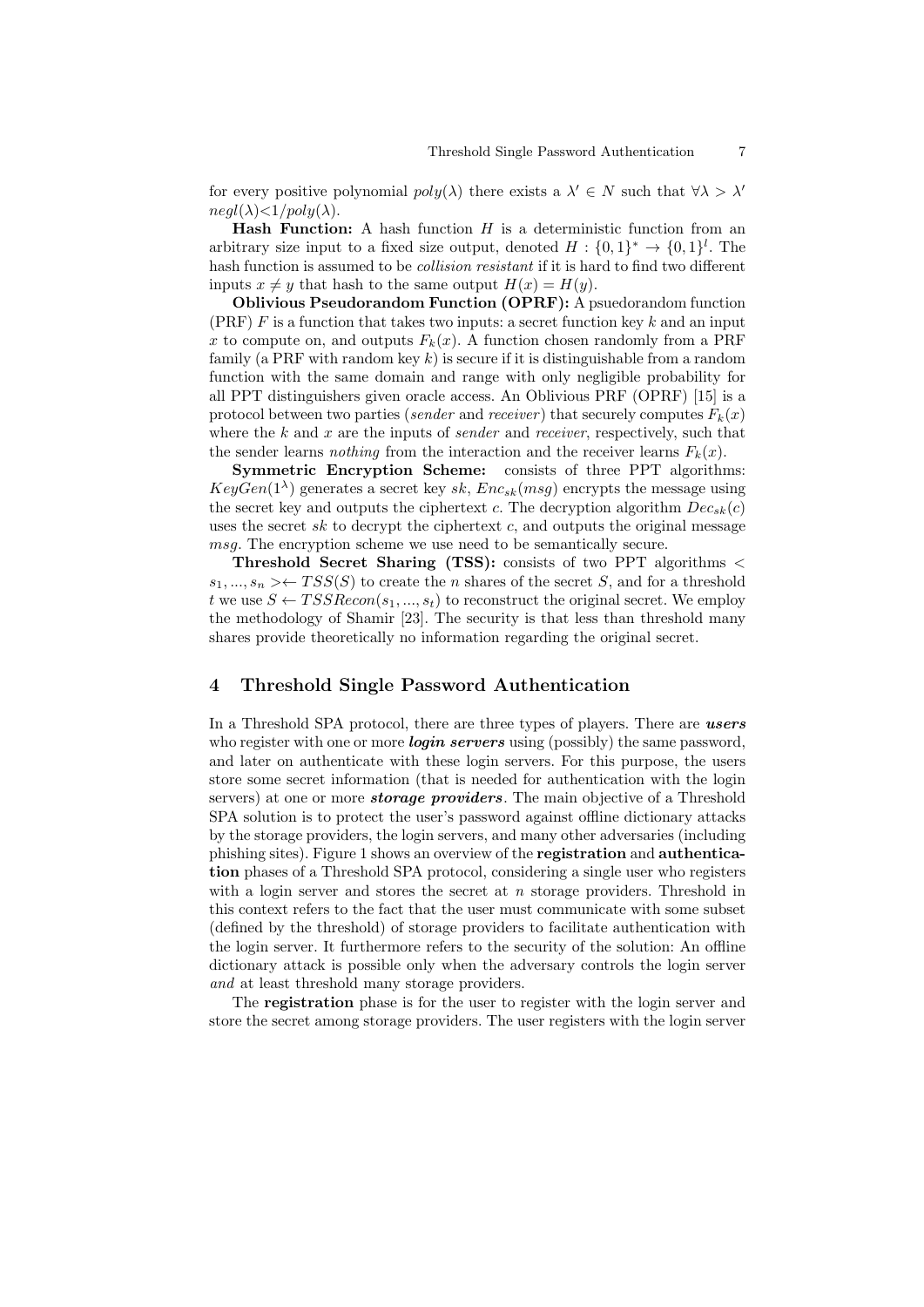

Fig. 1. Threshold-SPA Overview. The registration and authentication protocols are separated by the dashed line.

whose domain is  $ls$  using a low-entropy password  $pwd$  (only secure against online attacks). The login server obtains the user's verification information  $vInfo$  and identifier userID such that the login server can authenticate the legitimate user whenever the user wants to login. The user further stores some secret information  $share_i$  with the storage providers, in a distributed manner. Some identifier  $storUID_i$  is associated with this secret to facilitate later retrieval. More formally we have the following multi-party protocol:

Registration:

- 1. The user's inputs are a user name *userID* for the login server whose domain is ls, and a password pwd.
- 2. Each storage provider receives as output an identifier  $storUID_i$  and a share share<sub>i</sub> and stores the data received in the database. This share is what the user wants to store among the storage providers depending on the DiSPP protocol. The identifier is employed for later retrieval of the stored share.
- 3. The login server receives as output an identifier userID and a server verification information based on user's password vInfo of the user, and stores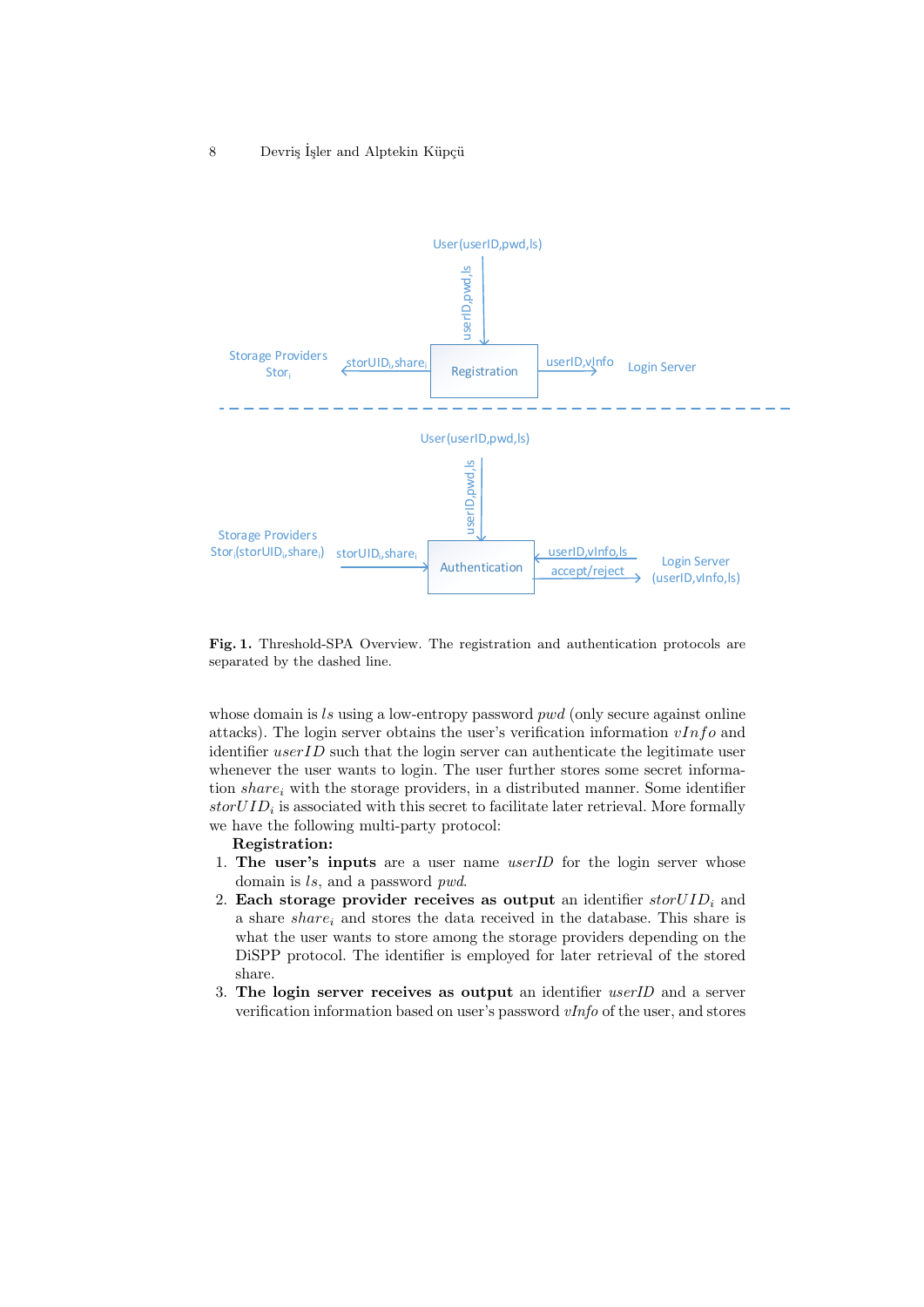them in his database. The verification information  $vInfo$  is used by the login server to verify the user during the authentication phase.

The authentication phase is for the user who remembers the user name userID and the password pwd to authenticate herself to the login server with domain ls by interacting with *threshold-many*  $(t)$  storage providers to retrieve and reconstruct the secret needed for authentication. Of course, in general it is possible that  $t = n$  and hence all storage providers may need to be contacted.

Authentication:

- 1. The user's inputs are as before: the user name  $userID$ , the password pwd, and the domain ls of the login server to authenticate with.
- 2. The login server's inputs include the user identifier userID, as well as the verification information  $vInfo$  corresponding to the user, and its domain ls.
- 3. Each storage provider's inputs are the share share; that they hold for that user and the identifier  $storUID_i$  of that user.
- 4. The login server outputs accept or reject. The domain name  $ls$  is employed to prevent phishing/man-in-the-middle attacks.

## 5 Security Definition

We define the *ideal world* and the *real world* for a DiSPP protocol (based on Figure 1), in the spirit of [11].

**Ideal World:** The ideal world consists of a user  $\mathcal{U}$ , a login server  $\mathcal{LS}$ , *n*-many storage providers  $\mathcal{SP} = (Stor_1, Stor_2, \ldots, Stor_n)$  (realize that  $\mathcal{SP}$  denotes the set of storage providers), and the universal trusted party  $\mathcal{TP}$  (which is not a real entity, and only exists in the ideal world).

Registration :

- 1. U sends  $\langle$  userID, pwd  $>$  to  $\mathcal{TP}$ .
- 2.  $\mathcal{TP}$  computes the necessary steps to obtain the shares share<sub>i</sub> and identifiers  $storUID_i$ , and the verification information  $vInfo$ .
- 3. TP sends  $\langle$  userID,  $vInfo >$  to  $\mathcal{LS}$  and  $\langle$  storUID<sub>i</sub>, share<sub>i</sub>  $>$  to each storage provider in SP.

#### Authentication:

- 1. U sends  $\langle$  userID, pwd  $>$  to  $\mathcal{TP}$ .
- 2.  $\mathcal{TP}$  sends userID to  $\mathcal{LS}$  for login request.
- 3. TP sends storUID<sub>i</sub> to at least threshold-many storage providers in SP for retrieving the secret shares (wlog. assume all storage providers are employed).
- 4. SP send their shares  $share = \{share_1, share_2, \ldots, share_t\}.$
- 5.  $\mathcal{TP}$  calculates the verification information vInfo using the shares from the  $\mathcal{SP}$  and the *pwd* from U, and sends *vInfo* to  $\mathcal{LS}$ .

**Real World:** The real world consists of a user  $U$ , a login server  $\mathcal{LS}$ , and storage providers  $\mathcal{SP} = (Stor_1, Stor_2, \ldots, Stor_n)$ . There is no universal trusted party  $\mathcal{TP}$  for a real world protocol  $\pi$  for the threshold-single password authentication. The parties  $U, \mathcal{LS},$  and  $\mathcal{SP}$  are involved in the real execution of the protocol  $\pi$ .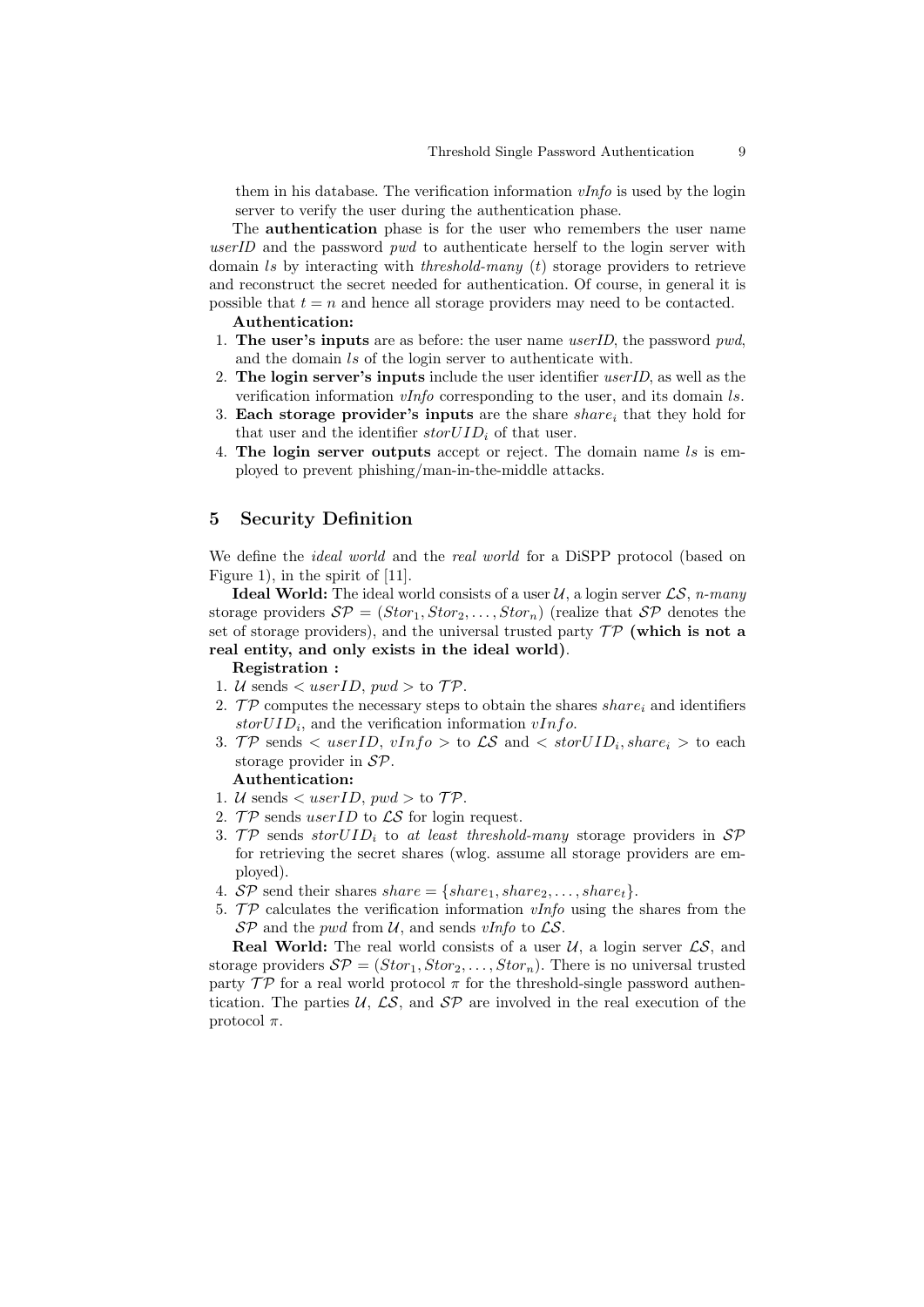Definition 1 (Secure Distributed Single Password Protocol). Let  $\pi$  be a probabilistic polynomial time (PPT) protocol for a threshold single password authentication. We say that  $\pi$  is secure if for every non-uniform PPT real world adversary A attacking  $\pi$ , there exists a non-uniform PPT ideal world simulator S such that for both registration and authentication phases, the real and ideal world interactions and outputs are computationally indistinguishable;

 ${IDEAL_{\mathcal{S}(aux)}(userID, pwd, ls, \lambda)} \equiv_c {REAL_{\pi,\mathcal{A}(aux)}(userID, pwd, ls, \lambda)}$ 

where  $aux \in \{0,1\}^*$  denotes the auxiliary input, and  $\lambda$  is the security parameter.

Note that such an ideal world definition assumes secure and authenticated channels between parties. Furthermore, as there is only a single login server in the ideal world, it does not include phishing (this is why ls domain is not part of the ideal world). But it provides security against offline dictionary attacks. In Section 6.2 we discuss the security of our solution for attacks like phishing not covered by this ideal model definition.

## 6 Threshold SPA Construction

Our Threshold SPA construction is represented visually in Figure 2 (registration phase) and Figure 3 (authentication phase). It is also described below.

| <b>Storage Providers</b><br>Stor                | User(userID, pwd, ls)                             |               | <b>Login Server</b> |  |
|-------------------------------------------------|---------------------------------------------------|---------------|---------------------|--|
|                                                 | $rnd \leftarrow \{0,1\}^{\lambda}$                |               |                     |  |
|                                                 | $k_i \leftarrow \text{OPRFKeyGen}(1^{\lambda})$   |               |                     |  |
|                                                 | $S_1, S_2, \ldots, S_n > \leftarrow TSS(rnd)$     |               |                     |  |
|                                                 | $c_i \leftarrow Enc_{F_{k_i}(pwd)}(s_i)$          |               |                     |  |
|                                                 | $vInfo \leftarrow H(rnd  ls)$                     |               |                     |  |
|                                                 | storUID <sub>i</sub> $\leftarrow$ H(userID    ls) |               |                     |  |
| storUID <sub>i</sub> , share $i = < c_i, k_i >$ |                                                   | userID, vInfo |                     |  |

Fig. 2. Threshold SPA construction registration phase

Registration: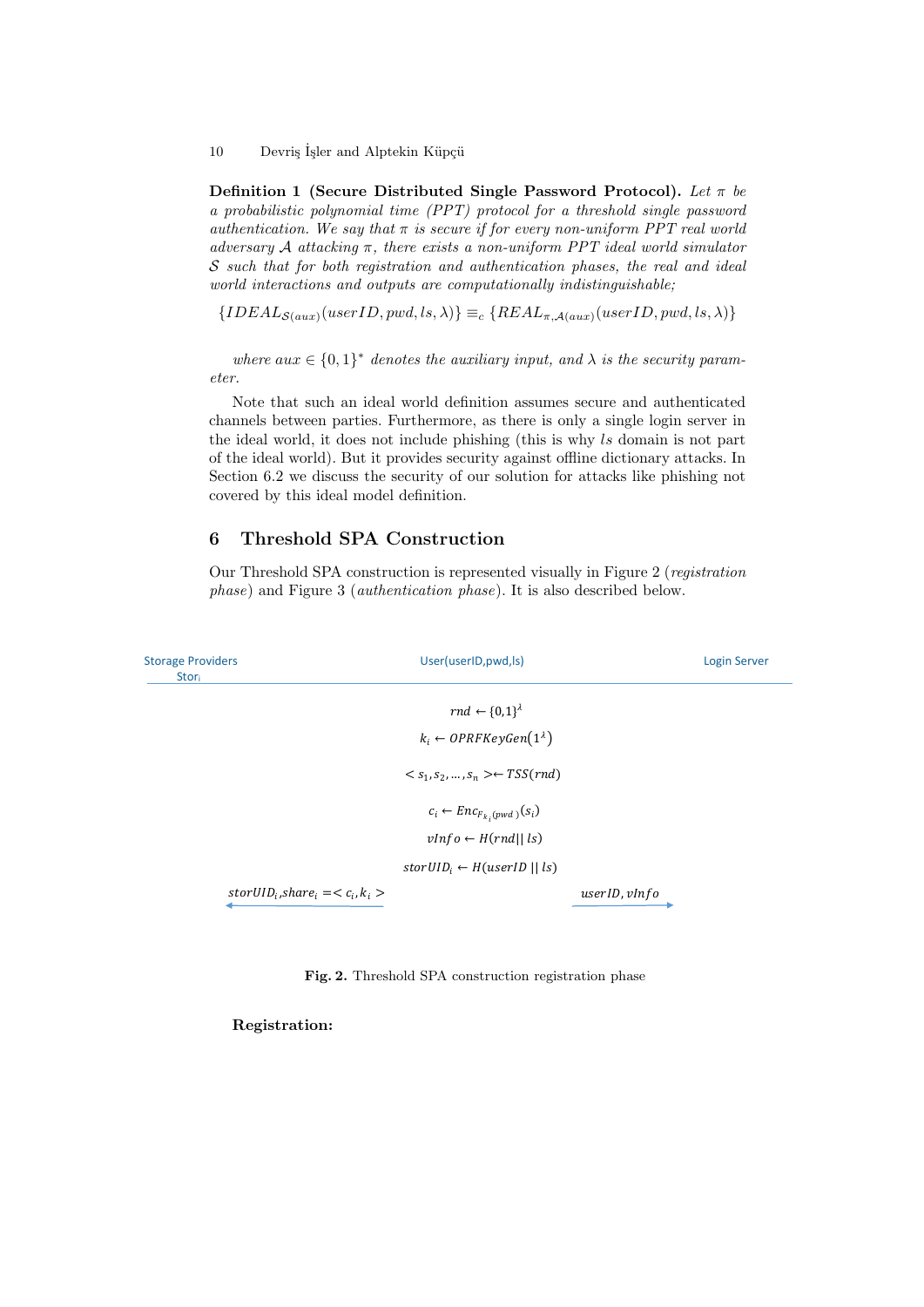- 1. The user
	- (a) generates a random  $rnd \leftarrow \{0,1\}^{\lambda}$
	- (b) generates one  $OPRF$  key per storage provider as  $k_i \leftarrow$  $OPRFKeyGen(1^{\lambda}).$
	- (c) runs threshold secret sharing construction scheme on rnd to create the secret share for each storage provider  $\langle s_1, s_2, ..., s_n \rangle \leftarrow TSS(rnd)$ .
	- (d) encrypts each share using oblivious pseudorandom function of the password *pwd* using generated *OPRF* key of each storage provider obtaining  $c_i \leftarrow Enc_{F_{k_i}(pwd)}(s_i).$

Remark: Since the secret shares are random bitstrings, offline dictionary attacks on these encryptions are impossible. Therefore, in our solution, even all the storage providers,without the help of the login server, they cannot break the security.

- (e) computes verification information for the login server via a collusionresistant hash function as  $vInfo = H(rnd||ls)$ Remark: rnd is a randomstring with size of security parameter. For that reason, the login server, without colluding at least  $t$ -many storage
- provider, cannot perform a successful dictionary attack. (f) computes the same identifier for all storage providers via a collusionresistant hash function as  $storUID_i \leftarrow H(userID||ls)$ .

Remark: This identifier is only used to retrieve the correct values from the storage providers that serve multiple clients. Remember that ls is the domain name of the server the user is registering/connected to (e.g.  $ls =$ paypal.com).

(g) sends  $\langle$  userID,  $vInfo = H(rnd||ls) >$  to the login server, and  $\langle$  storUID<sub>i</sub>,

 $share_i = (c_i, k_i) >$  to each storage provider.

- (h) can forget all the data she computed that are cumbersome for her to remember (e.g. K,  $k_{i=1,\ldots,n}$ ).
- 2. The login server receives  $\langle$  userID,  $vInfo = H(rnd||ls)$ , and stores the pair in his database.
- 3. Each storage provider receives  $\langle$  stor $UID_i, share_i = (c_i, k_i) >$  and stores in the database.

Authentication:

- 1. The user who is trying to authenticate with the login server with domain  $ls$ computes the same storage identifier  $storUID_i \leftarrow H(userID||ls)$  and sends it to at least t-many storage providers, and sends userID to login server.
- 2. Each storage provider finds the associated  $\langle share_i = (k_i, c_i) \rangle$  with  $storUID_i.$
- 3. The user and each storage provider jointly execute the oblivious pseudorandom function (OPRF) protocol. Each storage provider acts the sender and the user acts as the receiver in these protocol executions. The user obtains the OPRF value (with key  $k_i$ ) of the password  $F_{k_i}(pwd) \leftarrow$  $OPRF(pwd, k_i)$  as the output.

Remark: The OPRF result is received only by the user.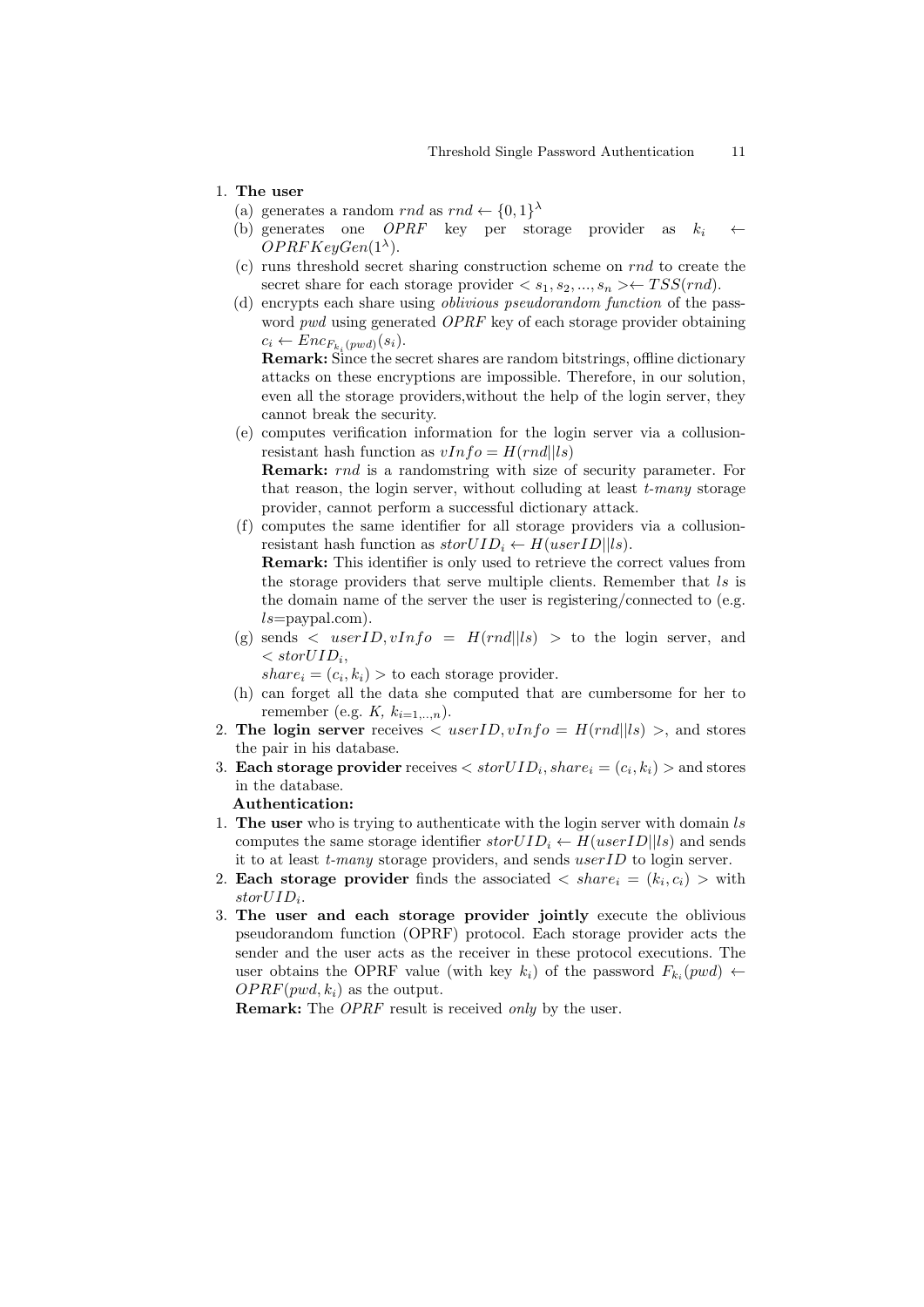

Fig. 3. Threshold SPA construction authentication phase

- 4. Each storage provider sends  $c_i$  to the user.
- 5. The user decrypts each ciphertext  $c_i$  using the corresponding OPRF output already received to obtain the secret shares  $s_i \leftarrow Dec_{F_{k_i}(pwd)}(c_i)$  and computes threshold secret sharing reconstruction algorithm to reconstruct the secret  $rnd \leftarrow TSSRecon(s_1, s_2, ..., s_t).$

Remark: Even when at least threshold-many storage providers collude and reconstruct the ciphertext rnd of the original secret rnd by trying different passwords in the dictionary, they still need to try the resulting rnds online against the login server, since each password in the dictionary would result in a valid rnd when decrypting shares S.

- 6. The user computes the verification information as  $vInfo = H(rnd||ls)$  and sends  $\langle$  userID,  $vInfo = H(rnd||ls) >$  to the login server.
- 7. The login server looks up the verification information  $vInfo$  associated with *userID*, and it accepts the response if and only if the *vInfo* sent by the user same as the  $vInfo$  in the database.<sup>3</sup>

Remark: The domain name of the login server ls in the hash is to prevent a phishing/man-in-the-middle attacks. This attack prevention is discussed in Section 5.2 in details.

## 6.1 Security Proof

Theorem 1. Our Threshold SPA protocol is secure according to Definition 1 against any non-uniform PPT adversary  $A$  corrupting the login server  $\mathcal{LS}$ and (t-1) many storage providers  $SP<sub>c</sub>$ , assuming that the threshold secret

 $3$  Or a hashed version of  $vInfo$  can be stored in the database, as usual.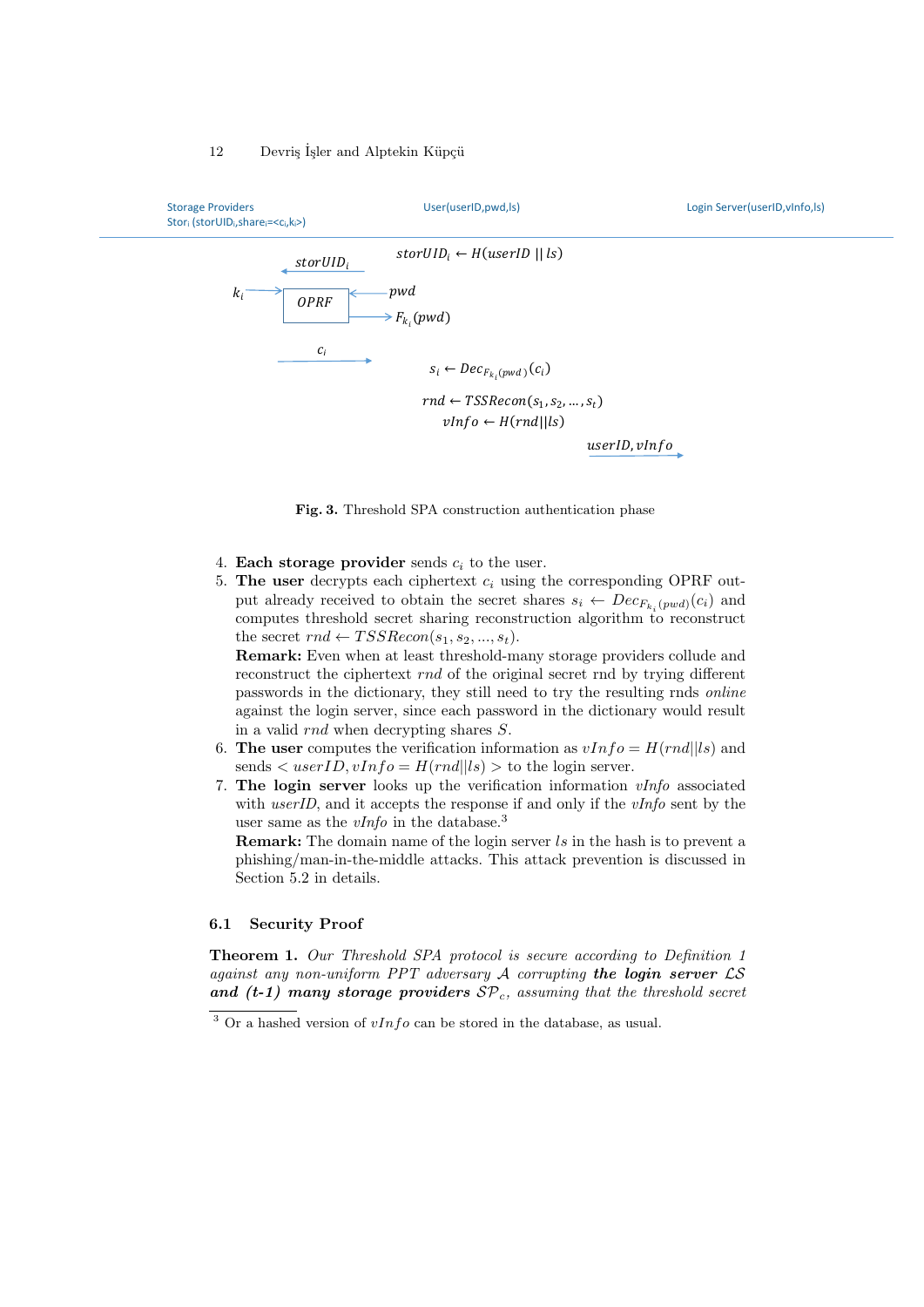sharing construction is secure, encryption scheme is semantically-secure, the oblivious pseudorandom function is secure, and the hash function is collision resistant.

*Proof.* The simulator S simulates honest parties in the real world (which are the user U and  $n-t+1$  storage providers denoted by  $\mathcal{SP}_h = \{Stor_{i_h}\}\$  where  $i_h = t, \ldots, n$  wlog. since all storage providers in our solution are identical) and corrupted parties in the ideal world (which are the login server  $\mathcal{LS}$  and  $t$ -1 storage providers denoted by  $\mathcal{SP}_c = \{Stor_{i_c}\}\$  where  $i_c = 1, ..., t-1$ ).  $\mathcal S$  behaves as follows:

#### Registration Phase:

- 1. The user U in the ideal world sends  $\langle \textit{userID}, \textit{pwd} \rangle$  to  $\mathcal{TP}$
- 2. The universal trusted party  $\mathcal{TP}$ :
	- (a) generates a random  $rnd \leftarrow \{0,1\}^{\lambda}$
	- (b) generates one  $OPRF$  key per storage provider as  $k_i$  $OPRFKeyGen(1^{\lambda}).$
	- (c) runs threshold secret sharing construction scheme on rnd to create the secret share for each storage provider  $\langle s_1, s_2, ..., s_n \rangle \leftarrow TSS(rnd)$ .
	- (d) encrypts each share using oblivious pseudorandom function of the password pwd using generated OPRF key of each storage provider obtaining  $c_i \leftarrow Enc_{F_{k_i}(pwd)}(s_i).$
	- (e) computes verification information for the login server via a collusionresistant hash function as  $vInfo = H(rnd||ls)$
	- (f) computes the same identifier for all storage providers via a collusionresistant hash function as  $storUID_i \leftarrow H(userID||ls).$
	- (g) sends  $\langle$  userID,  $vInfo = H(rnd||ls) >$  to the login server (which is the simulator S), and  $\langle$  storUID<sub>i</sub>, share<sub>i</sub> =  $(c_i, k_i)$   $>$  to each storage provider.
- 3. S receives  $\langle$  user ID,  $vInfo = H(rnd||ls)$ ,  $\{storUID_i, share_i =$  $(c_i, k_i)\}_{i=1,\ldots,t-1}$  > from  $\mathcal{TP}$ .

**Remark:** Since S simulates  $\mathcal{LS}$  and  $\mathcal{SP}_c = \{Stor_{i_c}\}_{i_c=1,\dots,t-1}$  in the ideal world, S receives whatever they receive from  $\mathcal{TP}$ . Because of the symmetry of the actions of the storage providers in our construction, which ones are corrupted by the adversary does not change anything in the proof as long as the number of corrupted storage providers is below the threshold.

- 4. S sends  $\langle$  userID,  $vInfo = H(rnd||ls) >$  to the adversarial  $\mathcal{LS}$  in the real world.
- 5.  $S$  follows the protocol as a user choosing a random password  $pwd'$  from the dictionary and a secret share  $s_i'_c$  for each corrupted storage provider, and sends  $\langle$  storUID<sub>ic</sub>, share<sub>ic</sub> = (c'<sub>ic</sub>, k<sub>ic</sub>)  $\rangle$  where  $c_i' = Enc_{F_{k_i}(pwd')}(s_i'_{c})$  to each adversarial storage provider  $\{Stor_{i_c}\}_{i_c=t,\dots,n}$ .

Remark: Adversarial storage providers receive encrypted shares of random values with the random password  $pwd'$ . There is no efficient way for adversarial storage providers to distinguish this from real behavior since one more storage provider needs to be corrupted to mount a successful offline dictionary attack. For our protocol, all  $storUID_i$  values are the same.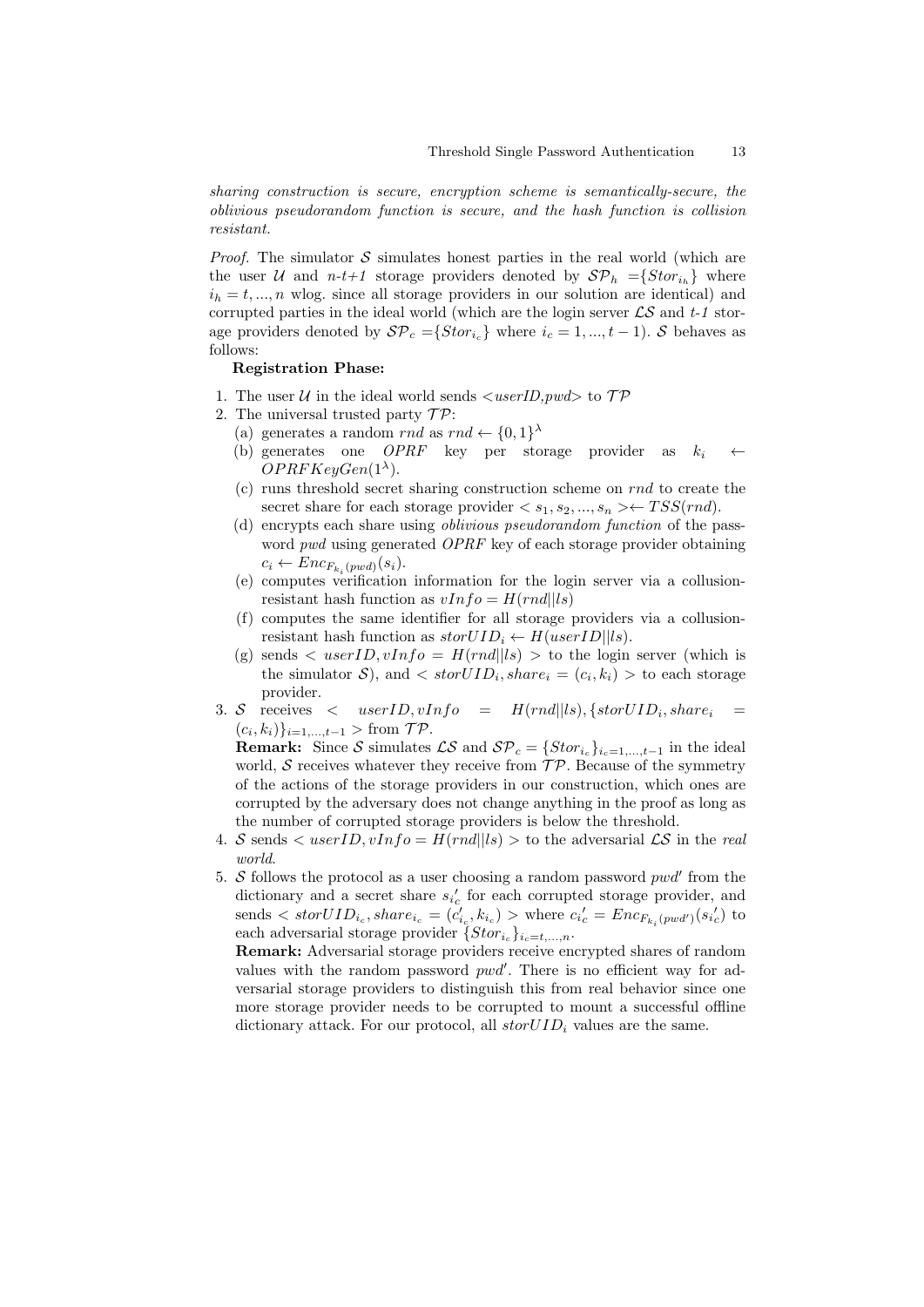- 14 Devris İşler and Alptekin Küpçü
- 6.  $S$  stores all the data in its database.

## Authentication Phase:

- 1. The user who is trying to authenticate with the login server with domain ls in the ideal world computes the same storage identifier  $storUID_i \leftarrow$  $H(userID||ls)$  and sends it to at least *t-many* storage providers, and sends  $userID$  to login server.
- 2. S receives  $\langle \{storUID_i\}_{i=1,\ldots,t-1} > from \mathcal{TP}$ .

**Remark:** In general, since  $\mathcal{TP}$  may pick any (threshold size) subset of storage providers to work with, and so not all adversarial storage providers may need to be contacted. We are assuming the most powerful adversary here, therefore suppose that all adversarial storage providers are contacted.

- 3. S sends  $storUID_{i_c}$  to each storage provider  $Stor_{i_c}$  where  $i_c = 1, ..., t 1$ . **Remark:** While S could already contact the  $\mathcal{TP}$  regarding the storage providers at this point (since it already possesses the necessary shares), this may be distinguishable by the adversary. It is possible that the adversarial storage providers will not provide correct values in the real world, and hence the real authentication may fail. The simulator must ensure in that case that the ideal authentication also fails. The following steps are hence necessary for indistinguishability.
- 4. S executes the OPRF protocol with each  ${[Stor_{i_c}]_{i_c=1,...,t-1}}$  using the password pwd', and receives  $p_{i_c} = F_{k_{i_c}}(pwd')$  and also  $c_{i_c}$  from each real  $Stor_{i_c}$ .
- 5. S checks whether or not each  $\{Stor_{i_c}\}_{i_c=1,\dots,t-1}$  used the correct corresponding  $share_{i_c} = (c_{i_c}, k_{i_c})$  values. S already possesses the correct values obtained from  $\mathcal{TP}$  during registration in the database. For each  $p_{i_c}, c_{i_c}$ received from  $Stor_{i_c}$ , S does the following: Using the corresponding  $c'_{i_c}$ ,  $k_i$ stored in its database during registration, it computes  $p_i = F_{k_i}(pwd')$  locally and checks whether or not  $p_{i_c} = p_i$  and  $c_{i_c} = c'_{i_c}$ . There are two cases for each  $Stor_{i_c}$ :
	- (a) Case 1: Correct  $share_{i_c} = (c_{i_c}, k_{i_c})$  employed by the adversary in the real protocol. S detects this by verifying that  $p_{i_c} = p_i$  and  $c_{i_c} =$  $c'_{i_c}$ . Therefore, S sends  $(c_i, k_i)$  in its database to  $\mathcal{TP}$  where  $c_i, k_i$  was sent by  $\mathcal{TP}$  during the registration.
	- (b) Case 2: Incorrect  $share_{i_c} = (c_{i_c}, k_{i_c})$  employed by the adversary in the real protocol. S detects this by verifying that  $p_{i_c} \neq p_i$  or  $c_{i_c} \neq$  $c'_{i_c}$ .
		- i. If  $p_{i_c} = p_i$  and  $c_{i_c} \neq c'_{i_c}$ , S sends  $(c_{i_c}, k_i)$  to  $\mathcal{TP}$ , where  $k_i$  was in its database.
		- ii. If  $p_{i_c} \neq p_i$ , S generates a random OPRF key  $k'_i \neq k_i$ , and sends  $(c_i, k'_i)$  to  $\mathcal{TP}$  where  $c_i$  sent by  $\mathcal{TP}$  during registration.

**Remark:** Even though S does not have any knowledge about  $k_{i_c}$  used by  $Stor_{i_c}$ , he can easily understand if each  $Stor_{i_c}$  used the correct input  $k_i$  by computing the OPRF locally using  $k_i$  in the database. Then, if incorrect  $k_{i_c}$ or  $c_{i_c}$  are employed in the real protocol,  $S$  also sends incorrect values to  $\mathcal{TP}$ , in which case both the real and ideal responses will fail.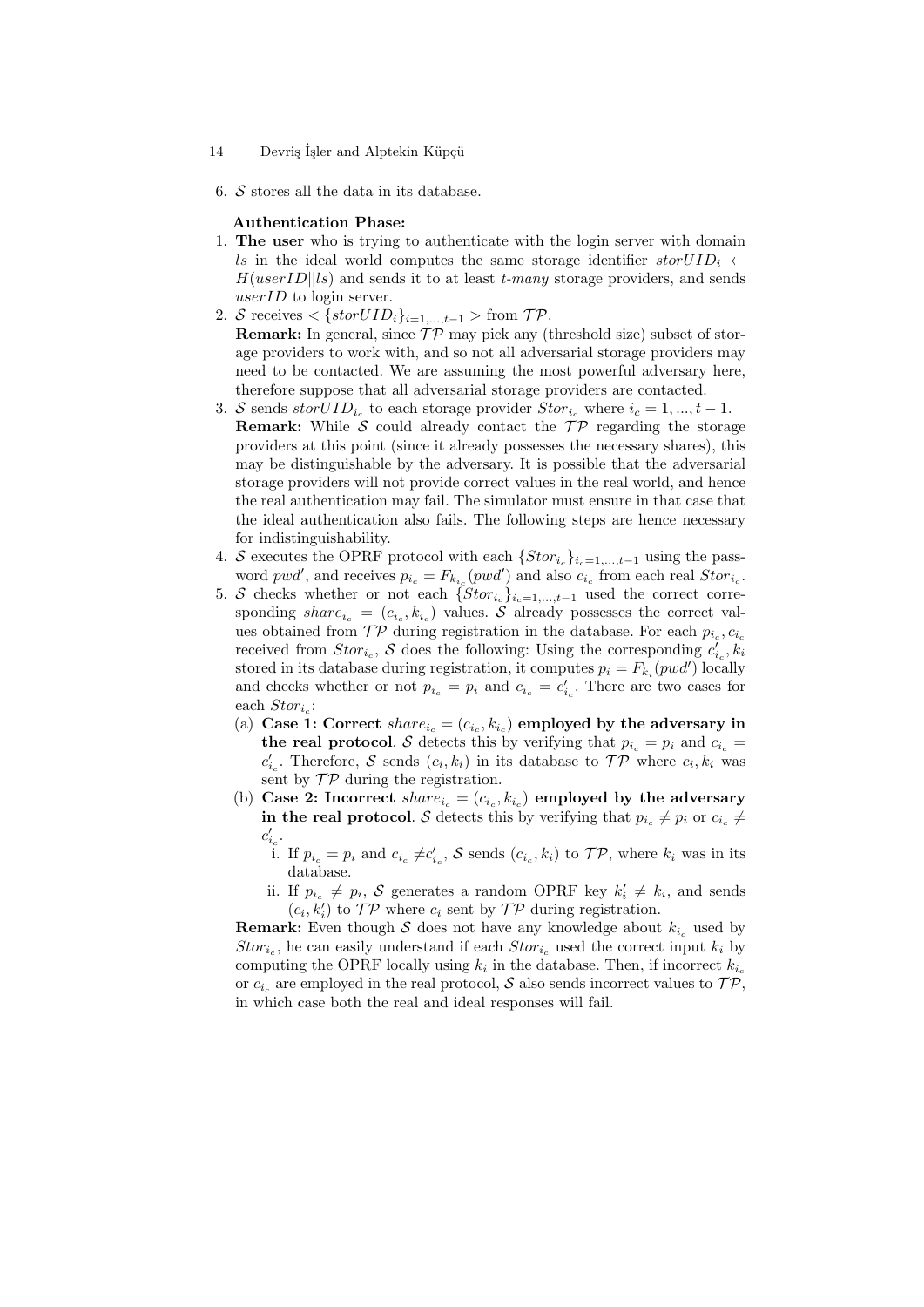6.  $\mathcal{TP}$  calculates and sends the verification information vInfo and userID to S based on the  $\{c_i, k_i\}_{i=1,\dots,t-1}$  received from S, together with (at least) one  $(c_i, k_i)$  pair from one of the remaining  $n-t+1$  honest storage providers to reach the threshold  $t$ .

**Remark:**  $\mathcal{TP}$  employs the ideal user provided password in the ideal world. Therefore, if the adversarial storage providers in the real world acted honestly meaning that the simulator provided correct  $c_i, k_i$  pairs, then the calculated verification information will be valid, since it is computed using the actual password. On the other hand, if the storage providers acted maliciously in the real world,  $S$  would have detected this in the previous step, and would have provided wrong pairs to  $\mathcal{TP}$  in the ideal world, so in both worlds the response will be invalid.

7. S forwards  $\langle$  userID,  $vInfo >$  to the adversarial  $\mathcal{LS}$  in the real world.

*Claim.* The view of adversary A, controlling the login server  $\mathcal{LS}$  and  $(t-1)$  storage providers  $\mathcal{SP}_c$ , in his interaction with the simulator  $\mathcal S$  is indistinguishable from the view of his interaction with a real honest party.

*Proof.*  $S$  acts differently while sending shares  $c_i$  calculated based on randomly chosen  $pwd'$  instead of sending actual  $c_i$  (sent by  $\mathcal{TP}$ ) calculated based on actual password pwd and executing the OPRF with the  $Stor_{i_c}$  using the password pwd' chosen randomly because S does not have the correct password. If A can distinguish these behaviors, then we can construct another adversary  $A'$  which breaks either the OPRF construction or TSS construction. We skip this relatively straightforward reductions for the sake of space, but intuitively;

- 1. Reduction 1: The OPRF security ensures that the sender (the adversarial storage providers) cannot distinguish the receiver (the simulated user) input, whether it is the actual password *pwd* or another randomly chosen password  $pwd'$ . Such a reduction will be a hybrid proof, where if at least one adversarial storage provider distinguishes the simulator from the real user, that can be used to distinguish the OPRF receiver input.
- 2. Reduction 2: The TSS security ensures that less than threshold many providers cannot reconstruct the secret and also cannot check if the shares are indeed related to the same secret. Intuitively, if adversarial storage providers can distinguish the simulator, who employs random secret shares during the registration, from the real user, then that can be used to break the security of the underlying threshold secret sharing scheme.

Moreover, even though A knows the verification information  $vInfo = H(rnd||ls)$ and  $\{c_i, k_i\}_{i=1,\dots,t-1}$  from the registration, A cannot perform an offline dictionary attack on the password because he needs one more  $(c_i, k_i)$  to reach the threshold t to reconstruct the secret  $rnd$ . This part can be information theoretically secured if an information theoretically secure threshold secret sharing scheme (e.g. [23]), semantically secure encryption scheme and collision resistant hash function are employed.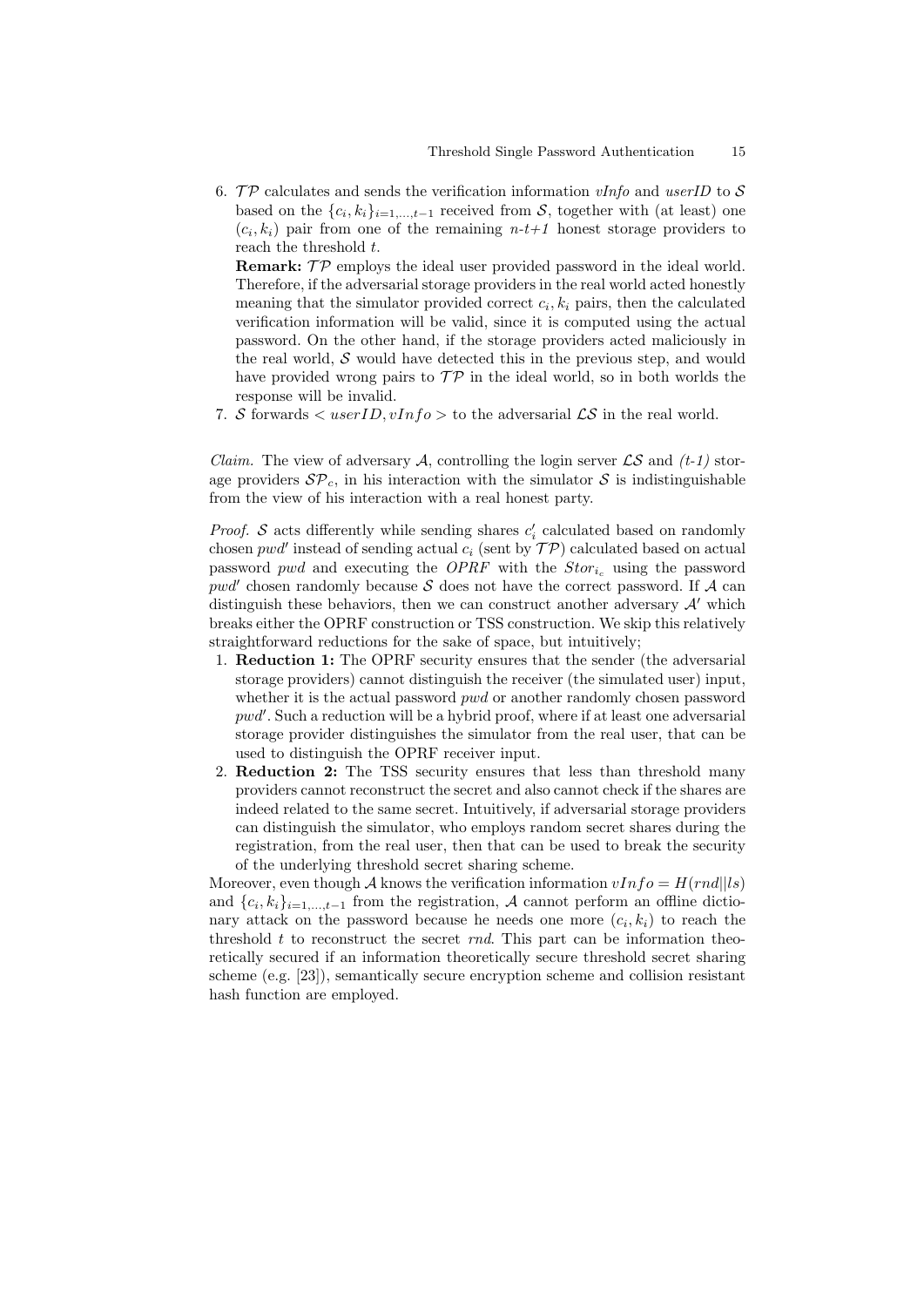Theorem 2. Our DiSPP instantiation is secure according to Definition 1  $against$  any non-uniform PPT adversary  $A$  corrupting  $t$  many storage providers  $SP<sub>c</sub>$ , assuming that the threshold secret sharing construction is secure, encryption scheme is semantically-secure, the oblivious pseudorandom function is secure, and the hash function is collision resistant.

*Proof.* The simulator S simulates honest parties (which are the login server  $\mathcal{LS}$ and the user  $\mathcal{U}$ ) in the real world and corrupted parties (which are n storage providers denoted by  $\mathcal{SP}_c = \{Stor_{i_c}\}_{i_c=1,\ldots,n}$  in the ideal world.  $\mathcal S$  behaves as follows:

#### Registration Phase:

1. S receives  $\langle$  storUID<sub>i</sub>, share<sub>i</sub> =  $(c_i, k_i)$  >, where  $i = 1, ..., n$  from  $\mathcal{TP}$ . S follows the protocol as a user choosing a random password  $pwd'$  from the dictionary and a secret share  $s_{ic}$  for each corrupted storage provider, and sends  $\langle$  storUID<sub>ic</sub>, share<sub>ic</sub> = ( $c'_{i_c}$ ,  $k_{i_c}$ )  $\rangle$  where  $c_{i_c}$ ' = Enc<sub>F<sub>ki</sub>pwd'( $s'_{i_c}$ ) to  $\ell$ -</sub> *many* adversarial storage providers  ${Stor_{i_c}}_{i_c=1,\ldots,\ell}$  and for the rest, it sends  $\langle$  storUID<sub>ic</sub>,

 $share_{i_c} = (c_i, k_i) > \text{in the real world}$ 

- 2. S stores the all the data in its database.
- Authentication Phase:
- 1. S receives  $\{storUID_i\}_{i=1,...,n}$  from  $\mathcal{TP}$ .

**Remark:** As  $\mathcal{TP}$  may choose a (threshold size) subset of storage providers, we assume the worst case to give the maximum power to the adversary controlling all storage providers and all their values are employed in the protocol.

- 2. S sends  $storUID_{i_c}$  to each  $Stor_{i_c}$  where  $i_c = 1, ..., n$ .
- 3. S executes OPRF protocol with each  ${Stor_{i_c}}_{i_c=1,\dots,n}$  using the password  $pwd'$ , and receives  $p_{i_c} \leftarrow OPRF(pwd', k_{i_c})$  and  $c_{i_c}$  from each  $Stor_{i_c}$  in real.
- 4. S checks whether or not each  $\{Stor_{i_c}\}_{i_c=1,\ldots,n}$  used the correct corresponding  $share_{i_c} = (c_{i_c}, k_{i_c})$  values. S already holds the correct corresponding values during registration in the database. For each  $(p_{i_c}, c_{i_c})$  received from  $Stor_{i_c}$ , S does the following: Using the corresponding  $c_i, k_i$  stored in its database during registration, it computes  $p_i = F_{k_i}(pwd')$  locally and checks whether or not  $p_{i_c} = p_i$ ,  $c_{i_c} = c_i$  for corresponding  $n - \ell$  Stor<sub>ic</sub> and  $c_{i_c} = c'_{i_c}$  for  $\ell$ many  $Stor_{i_c}$ . There are two cases for each  $Stor_{i_c}$ :
	- (a) Case 1: Correct  $share_{i_c} = (c_{i_c}, k_{i_c})$  employed by the adversary in the real protocol. S detects this by verifying that  $p_{i_c} = p_i$  and  $c_{i_c} = c'_{i_c}$  for  $\ell$ -many  $Stor_{i_c}$  and  $c_{i_c} = c_i$  for  $n-\ell$ -many  $Stor_{i_c}$ . Therefore, S sends  $(c_i, k_i)$  in its database to  $\mathcal{TP}$ .
	- (b) Case 2: Incorrect  $share_{i_c} = (c_{i_c}, k_{i_c})$  employed by the adversary in the real protocol. S detects this by verifying that  $p_{i_c} \neq p_i$  or  $c_{i_c} \neq c'_{i_c}$  for  $\ell$ -many  $Stor_{i_c}$  and  $c_{i_c} \neq c_i$  for  $n$ - $\ell$ -many  $Stor_{i_c}$ .
		- i. If  $p_{i_c} = p_i$  and  $c_{i_c} \neq c_i$  are sent by  $\alpha -$ many  $Stor_{i_c}$  and  $p_{i_c} = p_i$  and  $c_{i_c} \neq c'_{i_c}$  are sent by  $\beta - many\ Stor_{i_c}, \mathcal{S}$  sends  $\alpha + \beta$  many  $(c_{i_c}, k_i)$  to  $\mathcal{TP}$ , where  $k_i$  was in its database, in case  $\alpha + \beta \geq n - t + 1$ . Otherwise,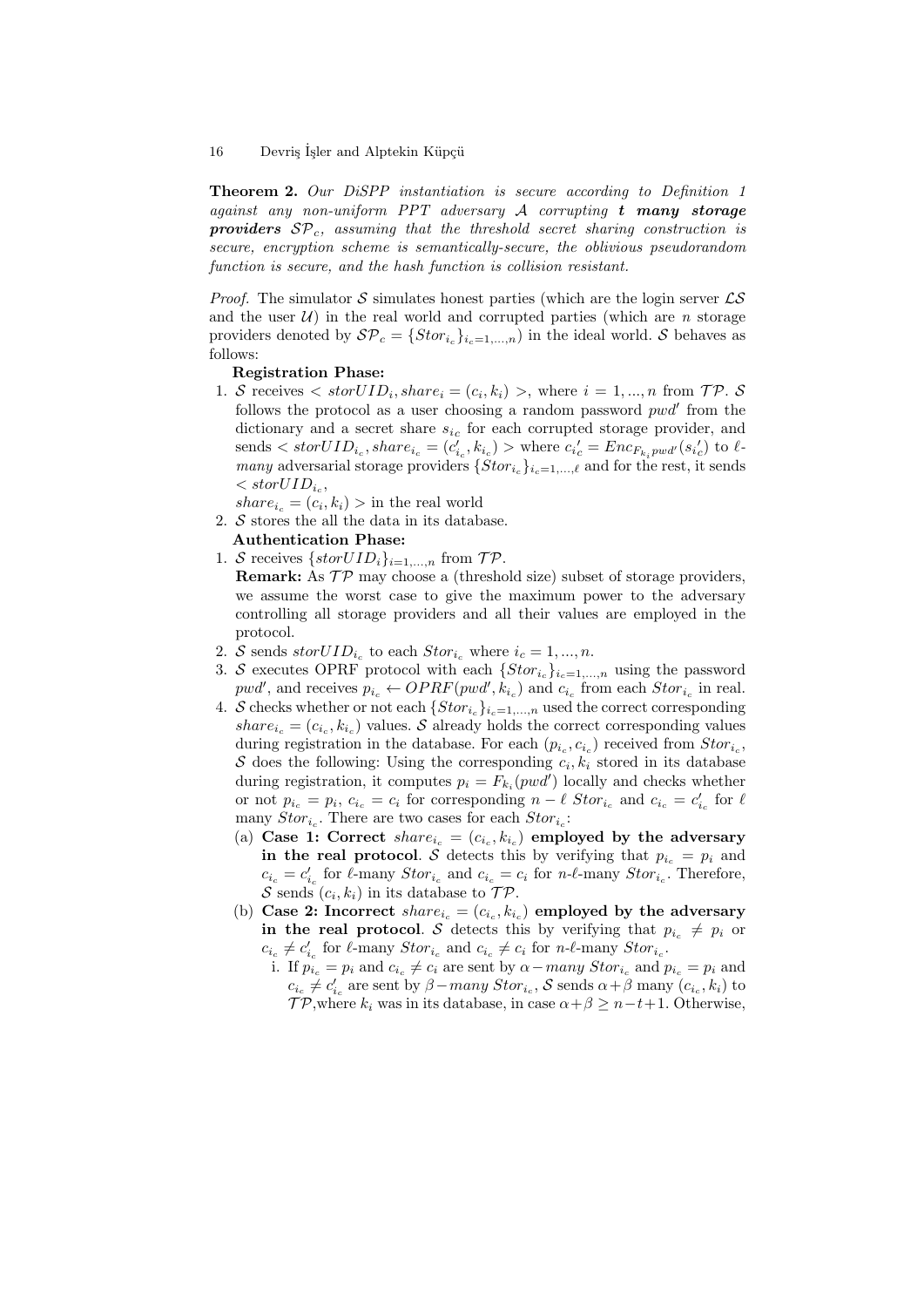meaning that  $\alpha + \beta < n - t + 1$ , S sends  $\alpha + \beta$  many  $(c_i, k_i)$  and  $n - (\alpha + \beta)$  many  $(c_{i_c}, k_i)$  to  $\mathcal{TP}$ .

ii. If  $p_{i_c} \neq p_i$ , S generates a random OPRF key  $k'_i \neq k_i$ , and sends  $(c_{i_c},k'_i)$  to  $\mathcal{TP}.$ 

**Remark:** Even though S does not have any knowledge about  $k_{i_c}$  used by  $Stor_{i_c}$ , he can easily understand if each  $Stor_{i_c}$  used correct input  $k_i$  by computing the OPRF locally using  $k_i$  in the database. Assume  $\alpha + \beta$  adversarial storage providers employed incorrect values. Then, S also sends exactly  $\alpha + \beta$ incorrect values to  $\mathcal{TP}$ . If  $\alpha + \beta \geq n-t+1$  meaning that less than thresholdmany correct values were employed, the response will be invalid in the ideal world to the ideal login server, as well as the real response. On the other hand, if at least t values were correct in the real protocol  $(\alpha + \beta < n-t+1)$ , responses in ideal and real worlds will both be valid.

5.  $S$  will not receive anything from  $\mathcal{TP}$ , and hence halts.

*Claim.* The view of adversary A, controlling t-many storage providers  $\mathcal{SP}_c$ , in his interaction with the simulator  $S$  is indistinguishable from the view of his interaction with a real honest party.

*Proof.*  $S$  acts differently while sending  $\ell$ -many shares  $c'_i$  calculated based on randomly chosen  $pwd'$  instead of sending actual  $c_i$  (sent by  $\mathcal{TP}$ ) calculated based on actual password pwd and executing the OPRF with the  $Stor_{i_c}$  using the password  $pwd'$  chosen randomly because S does not have the correct password. If A can distinguish this behavior, then we can construct another adversary  $\mathcal{A}'$ which breaks either the OPRF construction (as in *Theorem 1*) or password based encryption scheme.

If adversarial storage providers can distinguish the simulator, who employs  $\ell$  random secret shares and  $n - \ell$  actual shares during the registration, from the real user, than it can distinguish actual secret share  $c_i$  based on  $pwd$  from chosen random share  $c'_{i_c}$  based on  $pwd'$ , that can be used to break the security of the underlying encryption scheme. Moreover, A can compute  $s_{i_c} \leftarrow Dec_{F_{k_{i_c}}(pwd^*)}(c_{i_c})$ for each  $pwd^*$  in the dictionary, then compute the threshold secret sharing reconstruction algorithm to reconstruct the  $rnd^* \leftarrow TSSRecon(s_1, s_2, ..., s_n)$ . For A to verify if rnd<sup>∗</sup> (and hence pwd<sup>∗</sup> ) is correct, he needs to have actual verification information  $vInfo = H(rnd||ls)$  to compare, which he does not have, since only the login server has that information.

#### 6.2 Further Analysis

**Phishing protection:** We consider a strong phishing attack with man-in-themiddle between the user and the login server during authentication (not registration). This means, the user registered with a legitimate server with  $ls$ (e.g.  $ls =$  paypal.com), but now is trying to authenticate with an attacker with  $ls'$  (e.g.  $ls' =$ paypat.com). Therefore, during registration, the user computed  $storUID_i \leftarrow H(userID||ls)$ , but now for authentication,  $storUID_i' \leftarrow$  $H(userID||ls')$  values are computed instead. Thus, honest storage providers will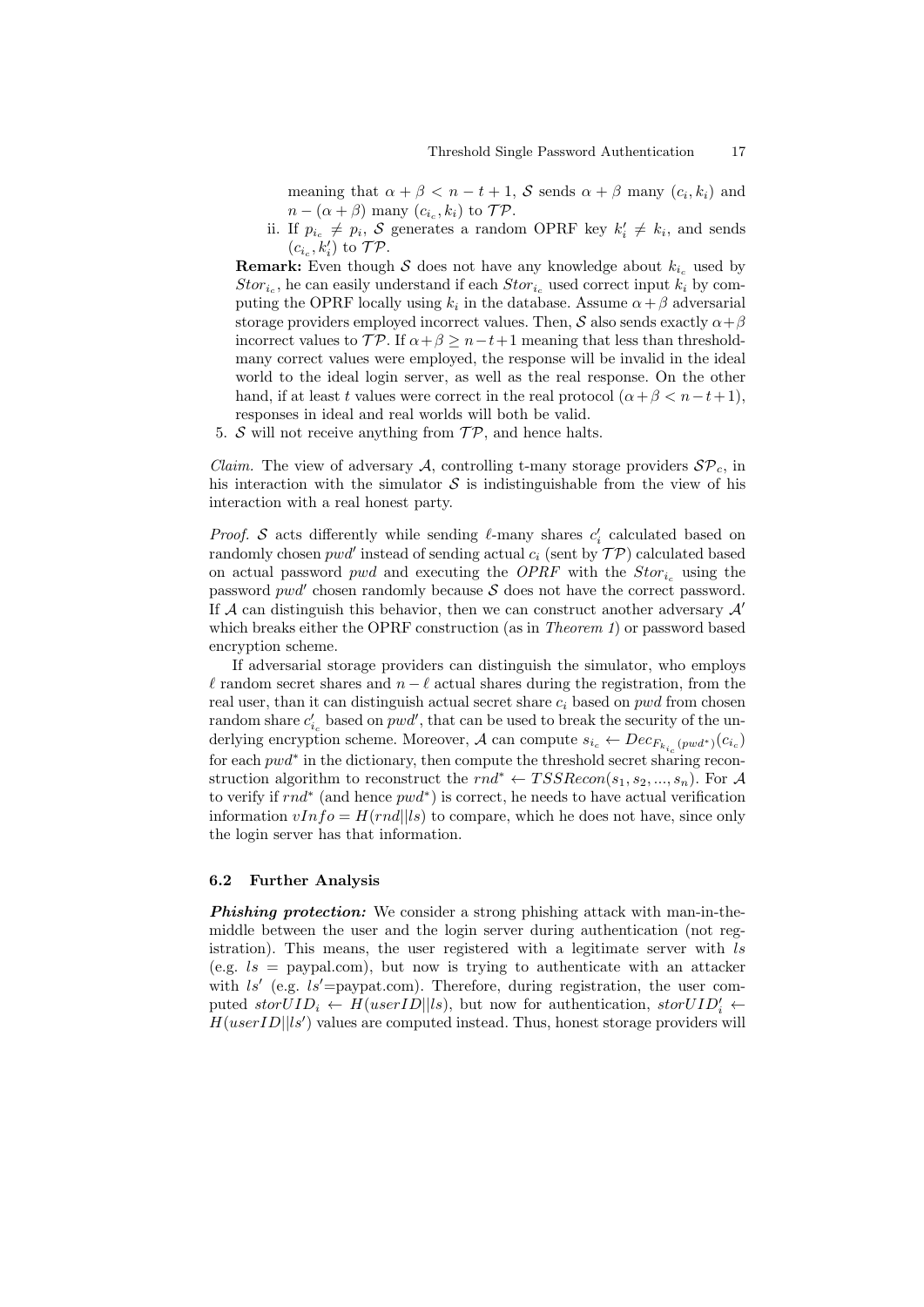not proceed with the OPRF protocol if a phishing domain  $ls'$  is used. Even when all storage providers are corrupted by the phishing attacker and the correct rnd is obtained, remember that the original registered  $vInfo \leftarrow H(rnd||ls)$ , whereas during attack, the user will send  $vInfo' \leftarrow H(rnd||ls')$  to the attacker. This means the phishing/man-in-the-middle attacker cannot authenticate with the original login server on the user's behalf. Furthermore, because of the security of rnd, the adversary cannot obtain any information about the user password, unless threshold-many storage providers are also corrupted.

Handling different domains of the same login server:  $[22]$  suggest an approach that enables recognizing that amazon.com.de and amazon.co.uk accounts belong to the same login server and one registration is indeed enough. Using the same approach for setting ls values, we can also enable the user to authenticate with any one of the valid domains of the login server.

**Remembering the storage providers:** The human user is not required to remember the storage providers. There are several easy solutions. As addressed by Camenisch et al. [9], the user can remember only a few storage providers who can help direct to other storage providers. Alternatively, a browser extension or a mobile device may remember the list of storage providers employed. Finally, if all storage providers in the whole system are employed by all users, such a public list can be employed, and  $t$  of them may be contacted by the user for any given authentication attempt. Observe that publicly listing storage providers does not affect cryptographic security. Our ideal model allows the adversary to know all the storage providers. Therefore, their identities are not hidden when protecting against offline dictionary attacks.

## 7 Performance Evaluation

In this section, we discuss performance evaluation for the user and storage providers. Since the login server acts the same as current servers, we did not discuss its efficiency. Performance measurement is processed on a standard laptop machine with Intel Core(TM) i7-5600U CPU 2.60 GHz, 8.00 GB RAM, and 64-bit OS. For our implementation, we choose HMAC [25], AES[12], OPRF in [17], and TSS [23] with various thresholds. Table 2 shows the computational performance of the authentication and registration phases. For the registration, the storage providers do not compute anything, only receive and store some value. Finally, the user can communicate with the storage providers in parallel, which decreases the network round trip to 1.5 rounds per authentication, which should be added to the login total time in practice.

## 8 Conclusion

Recent studies [1,4,17] introduced cloud or mobile storage providers to secure passwords against offline dictionary attacks currently prevalent in passwordbased authentication systems. They provided solutions that ensure that as long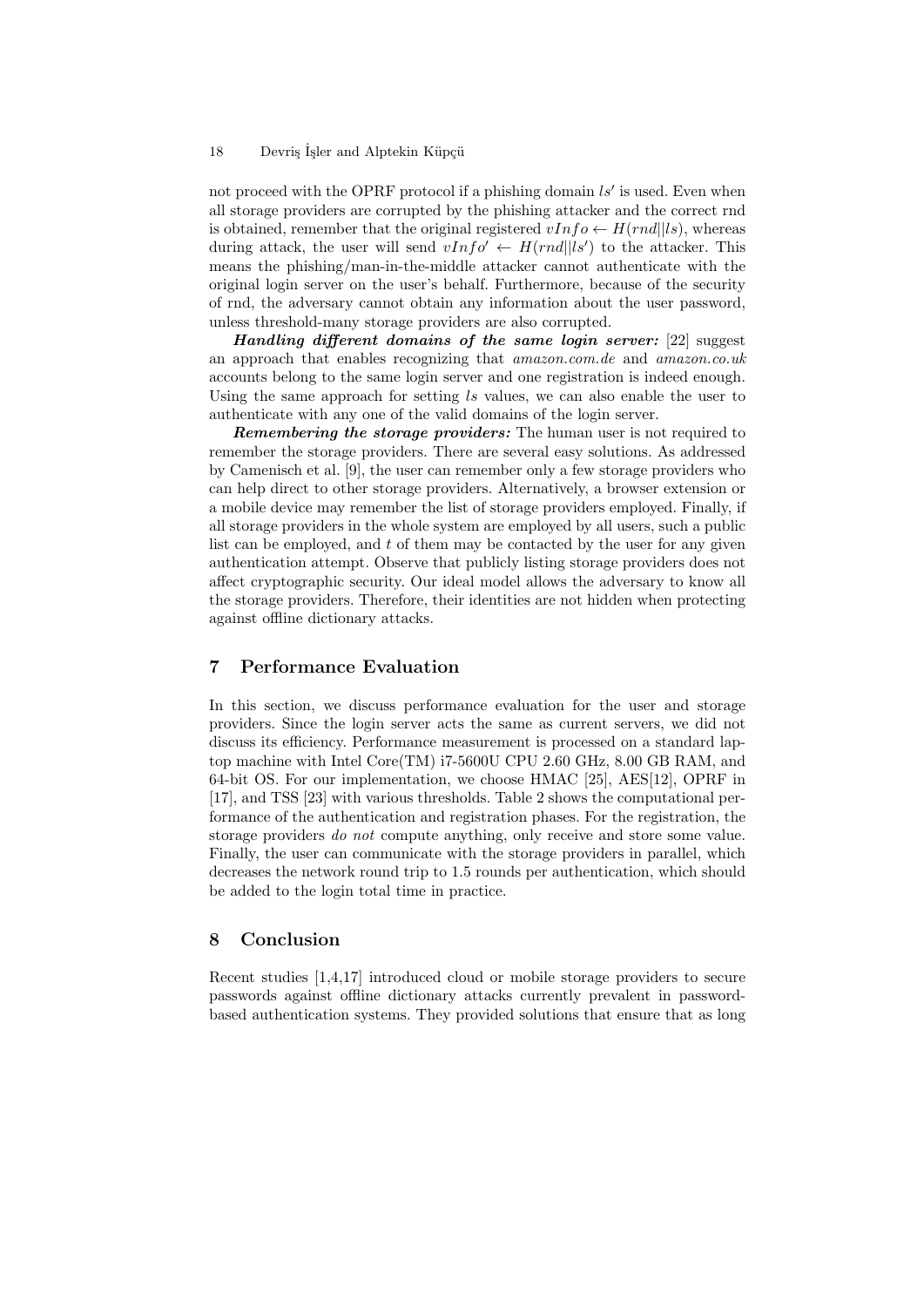|                |     |     | User (Reg.) User (Auth.) Storage Provider Login Total |      |
|----------------|-----|-----|-------------------------------------------------------|------|
| 2-5 Threshold  | 3.6 | 4.0 | 3.3                                                   | 7.3  |
| 3-6 Threshold  | 4.6 | 5.5 | 3.9                                                   | 9.4  |
| 5-10 Threshold | 7.8 | 8.4 | 6.5                                                   | 14.9 |

Table 1. Performance evaluation of Threshold SPA (in milliseconds).

Table 2. Performance evaluation of DiSPP instantiation (in milliseconds).

as the adversary does not corrupt the login server and the storage provider together, offline dictionary attacks will be prevented. For the first time, in this paper, we provide novel techniques to ensure that multiple storage providers can be employed, and the adversary now must corrupt the login server and threshold-many storage providers to be able to mount an offline dictionary attack. We provided an ideal and real world security definition and presented an ideal-real simulation proof. We further ensure phishing, man-in-the-middle, and honeypot attacks are also thwarted. Lastly, our construction employs efficient symmetric key primitives and can easily work with today's hardware, even on mobile devices.

## Acknowledgements

We acknowledge the support of TÜBİTAK (the Scientific and Technological Research Council of Turkey) under project numbers 114E487 and 115E766, European Union COST Action IC1306, and the Royal Society of UK Newton Advanced Fellowship NA140464.

## References

- 1. T. Acar, M. Belenkiy, and A. Küpçü. Single password authentication. Computer Networks, 57(13):2597–2614, 2013.
- 2. M. Belenkiy, T. Acar, H. Morales, and A. Küpçü. Securing passwords against dictionary attacks. 2015. US Patent 9,015,489.
- 3. S. M. Bellovin and M. Merritt. Encrypted key exchange: Password-based protocols secure against dictionary attacks. In Research in Security and Privacy, 1992. Proceedings., 1992 IEEE Computer Society Symposium on, pages 72–84. IEEE, 1992.
- 4. K. Bicakci, N. B. Atalay, M. Yuceel, and P. C. van Oorschot. Exploration and field study of a browser-based password manager using icon-based passwords. In Workshop on Real-Life Cryptographic Protocols and Standardization, 2011.
- 5. X. Boyen. Hidden credential retrieval from a reusable password. In Proceedings of the 4th International Symposium on Information, Computer, and Communications Security, pages 228–238. ACM, 2009.
- 6. X. Boyen. HPAKE: Password authentication secure against cross-site user impersonation. In Cryptology and Network Security, pages 279–298. Springer, 2009.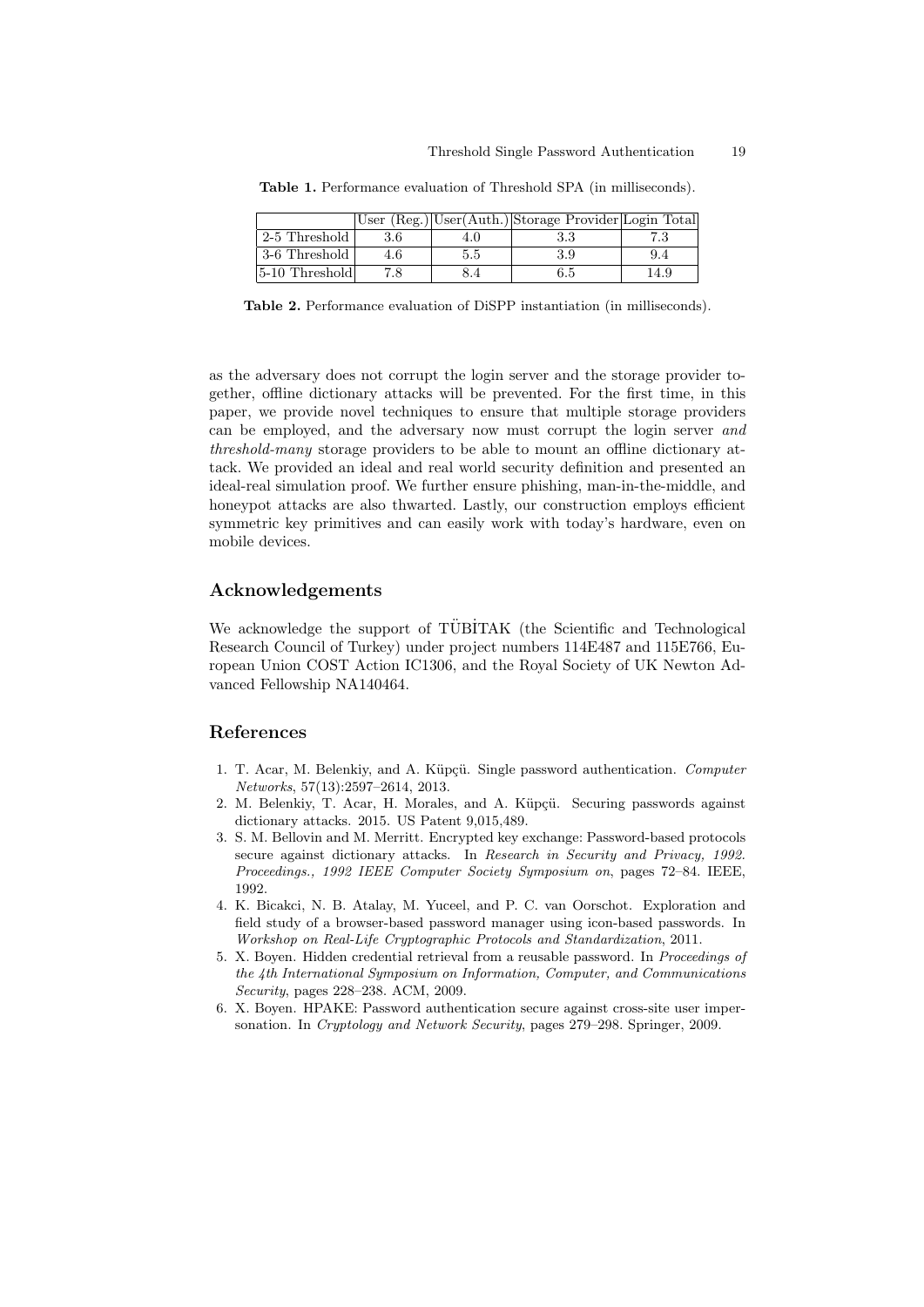- 7. V. Boyko, P. MacKenzie, and S. Patel. Provably secure password-authenticated key exchange using diffie-hellman. In Advances in Cryptology—Eurocrypt 2000, pages 156–171. Springer, 2000.
- 8. J. Camenisch, R. R. Enderlein, and G. Neven. Two-server password-authenticated secret sharing uc-secure against transient corruptions. Public-Key Cryptography– PKC 2015, 2015.
- 9. J. Camenisch, A. Lehmann, A. Lysyanskaya, and G. Neven. Memento: How to reconstruct your secrets from a single password in a hostile environment. In Advances in Cryptology–CRYPTO 2014, pages 256–275. Springer, 2014.
- 10. J. Camenisch, A. Lehmann, and G. Neven. Optimal distributed password verification. In Proceedings of the 22nd ACM SIGSAC Conference on Computer and Communications Security, pages 182–194. ACM, 2015.
- 11. R. Canetti. Security and composition of multiparty cryptographic protocols. Journal of CRYPTOLOGY, 13(1):143–202, 2000.
- 12. J. Daemen and V. Rijmen. The design of Rijndael: AES-the advanced encryption standard. Springer Science & Business Media, 2013.
- 13. D. Florencio and C. Herley. A large-scale study of web password habits. In Proceedings of the 16th international conference on World Wide Web, pages 657–666. ACM, 2007.
- 14. W. Ford and B. S. Kaliski. Server-assisted generation of a strong secret from a password. In Enabling Technologies: Infrastructure for Collaborative Enterprises, 2000.(WET ICE 2000). Proeedings. IEEE 9th International Workshops on, pages 176–180. IEEE, 2000.
- 15. M. J. Freedman, Y. Ishai, B. Pinkas, and O. Reingold. Keyword search and oblivious pseudorandom functions. In Theory of Cryptography Conference, pages 303– 324. Springer, 2005.
- 16. S. Jarecki, A. Kiayias, and H. Krawczyk. Round-Optimal Password-Protected Secret Sharing and T-PAKE in the Password-Only Model. In Advances in Cryptology - ASIACRYPT 2014. Springer Berlin Heidelberg, 2014., 2014.
- 17. S. Jarecki, H. Krawczyk, M. Shirvanian, and N. Saxena. Device-enhanced password protocols with optimal online-offline protection. In Proceedings of the 11th ACM on Asia Conference on Computer and Communications Security, pages 177–188. ACM, 2016.
- 18. A. Juels and R. L. Rivest. Honeywords: Making password-cracking detectable. In Proceedings of the 2013 ACM SIGSAC conference on Computer & communications security, pages 145–160. ACM, 2013.
- 19. J. Katz, R. Ostrovsky, and M. Yung. Efficient password-authenticated key exchange using human-memorable passwords. In Advances in Cryptol $ogy-EUROCRYPT 2001$ , pages 475-494. Springer, 2001.
- 20. P. MacKenzie, T. Shrimpton, and M. Jakobsson. Threshold passwordauthenticated key exchange. In Advances in Cryptology—CRYPTO 2002, pages 385–400. Springer, 2002.
- 21. M. Mannan and P. C. van Oorschot. Using a personal device to strengthen password authentication from an untrusted computer. In Financial Cryptography and Data Security, pages 88–103. Springer, 2007.
- 22. B. Ross, C. Jackson, N. Miyake, D. Boneh, and J. C. Mitchell. Stronger password authentication using browser extensions. In *Usenix security*, pages 17-32. Baltimore, MD, USA, 2005.
- 23. A. Shamir. How to share a secret. Communications of the  $ACM$ ,  $22(11):612-613$ , 1979.